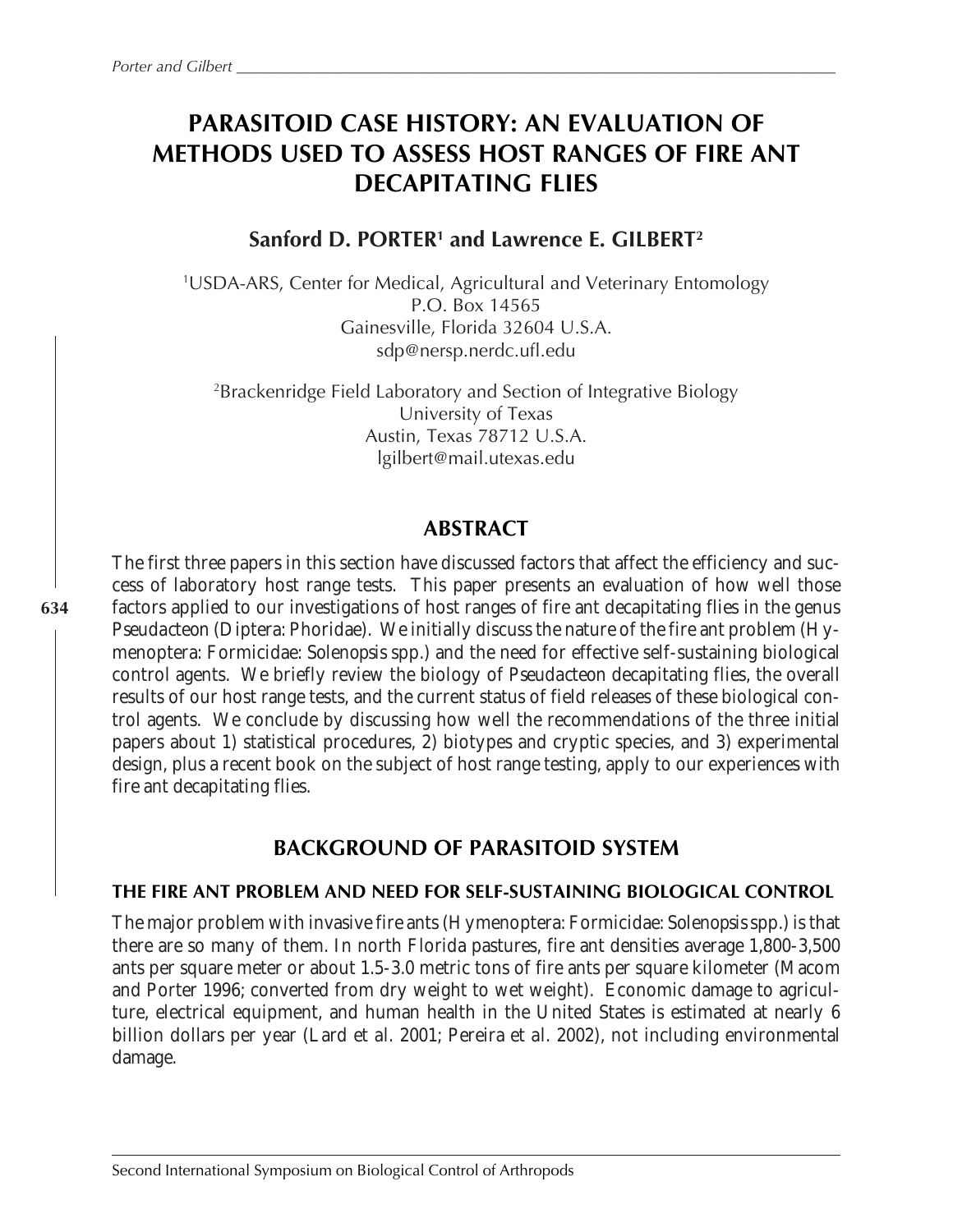Fire ant populations in their South American homeland are about 1/5 as dense as populations normally found in North America (Porter *et al.* 1997). This intercontinental difference in fire ant densities was not explained by differences in climate, habitat, soil type, land use, plant cover, or sampling protocols (Porter *et al.* 1997). Escape from numerous natural enemies left behind in South America is the most apparent explanation for the intercontinental population differences. Classical or self-sustaining biological control agents are currently the only potential means for achieving permanent regional control of fire ants.

### **BIOLOGY OF** *PSEUDACTEON* **DECAPITATING FLIES**

Information on the life history, phenology, and biogeography of South American *Pseudacteon species*, is accumulating (Porter 1998a; Folgarait, *et al.* 2002; 2003; 2005a; 2005b; Calcaterra *et al.* 2005). At least 20 species of *Pseudacteon* flies (Diptera: Phoridae) have been found attacking fire ants in South America (Porter & Pesquero 2001; Brown *et al.* 2003). Up to nine species of these flies have been found at a single site (Calcaterra *et al.* 2005). Each species has a distinctively shaped ovipositor that is presumably used in a lock-and-key fashion to lay eggs in a particular part of its host's body. Female flies usually contain a hundred or more eggs (Zacaro & Porter 2003). During oviposition, one egg is rapidly injected into the ant thorax with a short hypodermic shaped ovipositor (Fig 1A). Shortly after hatching, maggots of *Pseudacteon* flies move into the heads of their hosts where they develop slowly for two to three weeks (Porter *et al.* 1995a). Just prior to pupation, the third instar maggot appears to release an enzyme that dissolves the membranes holding the exoskeleton together. The maggot then proceeds to consume the entire contents of the ant's head, a process that usually results in rapid decapitation of the living host. The headless body is usually left with its legs still twitching (Fig. 1B).



**Figure 1.** A) Female decapitating fly (*Pseudacteon*) preparing to inject an egg into the thorax of a fire ant worker (*Solenopsis*). B) Decapitated fire ant worker with a fly maggot consuming the contents of its head. UGA1390062, UGA1390063

The maggot then uses hydraulic extensions to push the ant's mouth parts aside, after which it pupates within the empty head capsule, positioned so that the anterior three segments harden to form a plate that precisely fills the ant's oral cavity (Porter 1998a). The rest of the puparium remains unsclerotized and is protected by the ant's head capsule, which functions as a pupal case. Pupal development requires two to three weeks depending on temperature.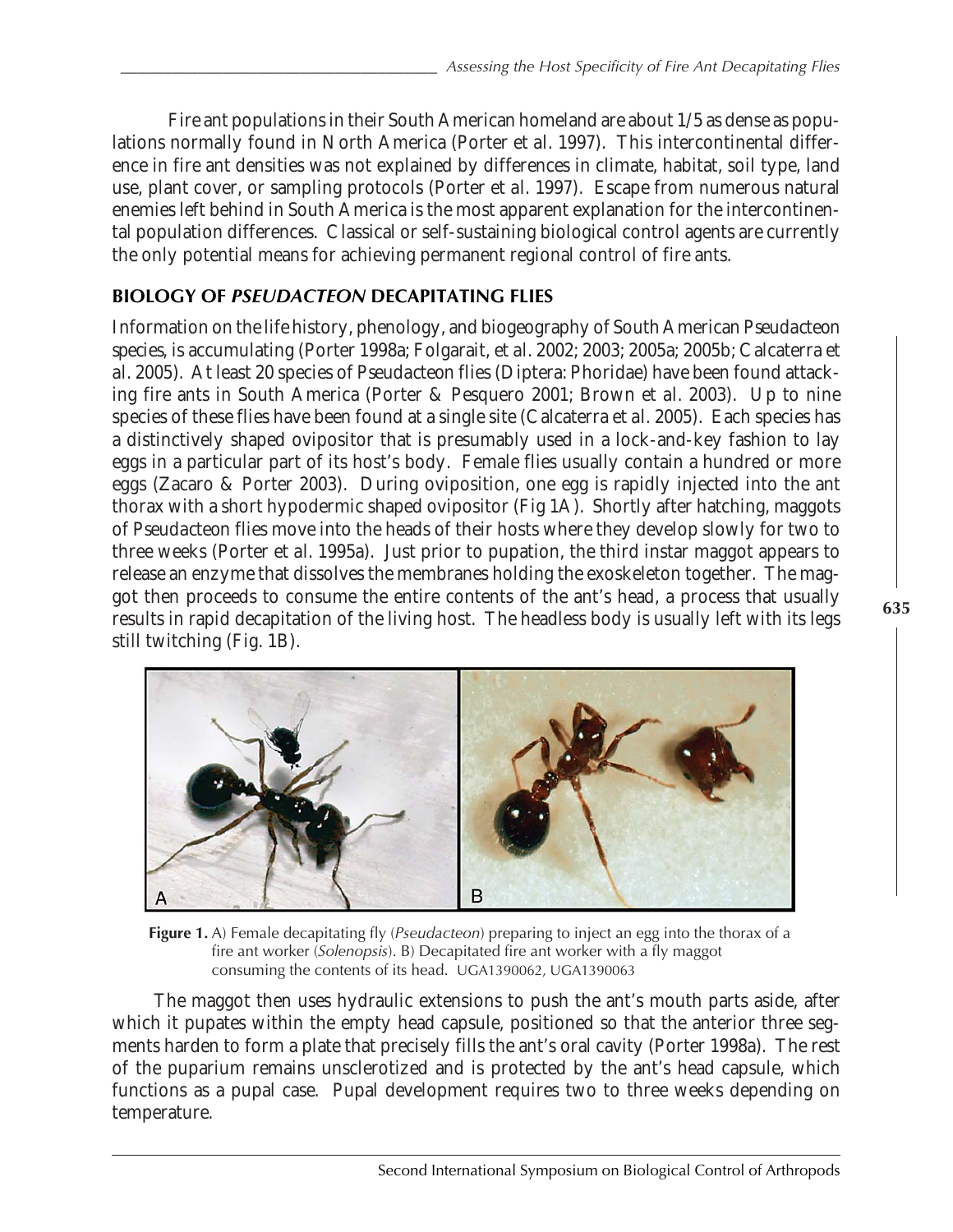Adult flies are generally mature and ready to mate and oviposit about three hours after emergence. Based on laboratory observations at 20 °C, adult *Pseudacteon* flies may live up to two weeks (Chen *et al.* 2005); however, higher temperatures and activity associated with oviposition will shorten their lives to one to three days (Porter 1998a). Once phorid attacks commence, fire ant workers become keenly aware of the presence of the flies. A single female fly usually stops or greatly reduces the foraging efforts of hundreds of fire ant workers in only a minute or two (Porter *et al.* 1995b). As soon as a fly appears, most workers rapidly retreat into exit holes or find cover. Other workers curl into a stereotypical c-shaped posture (Porter 1998a). Some fly species inhibit fire ant foraging as long as they are present, often for periods of several hours (Folgarait & Gilbert 1999; Wuellner *et al.* 2002). Reduced foraging activity appears to facilitate competition from ants that might otherwise be excluded from food sources in fire ant territories (Feener 1981; Orr *et al.* 1995; Morrison 1999; Mehdiabadi & Gilbert 2002). The overall impact of these flies on fire ant populations is unknown; however, it is clearly sufficient to have caused the evolution of a number of phorid-specific defense behaviors (Porter 1998a).

### **HOST SPECIFICITY OF** *PSEUDACTEON* **DECAPITATING FLIES**

Based on the highly specialized behavior and life history of *Pseudacteon* flies, we conclude that they pose no threat to any arthropod except for ants (Porter 1998a). Based on the results of our host range tests (Porter & Gilbert 2004), we conclude that *Pseudacteon* decapitating flies are only a realistic threat to fire ants in the genus *Solenopsis*. None of the flies tested, to date, were attracted to other genera of ants in the field (Porter *et al.* 1995c, Morrison & Porter 2005c, Vazquez & Porter 2005) and the few attacks that occurred in the laboratory did not produce any parasitized workers (Porter & Gilbert 2004). It is theoretically possible for *Pseudacteon* phorids to switch to ant hosts in different genera because several species have done just that during the process of evolution (Disney 1994). However, this is only likely to occur in evolutionary time scales of hundreds of thousands of years. Even then, such switches would be limited to a small subset of ants of similar size (Porter 1998a). A major constraint on the evolution of host shifts and the broadening of host range is that phorids apparently use species-specific alarm pheromones to locate ant hosts (Vander Meer & Porter 2002). In almost eight decades of exposure to an expanding population of *S. invicta,* none of several species of *Pseudacteon* flies which attack native fire ants in North America have made the shift to the more abundant introduced species. All comparative and experimental evidence weighs heavily against the possibility that any of the fire ant decapitating flies from South America would ever become a generalist parasite of ants within ecological or microevolutionary timeframes.

Several of the *Pseudacteon* species proposed for release present a finite but acceptable risk to the native fire ants *Solenopsis geminata* (Forel) and *Solenopsis xyloni* MacCook (Porter & Gilbert 2004). The primary risk suggested by our specificity testing is that occasional attacks on these non-target native ants might occur. Several *Pseudacteon* species can also complete development in native fire ants. However, all of these species are much more successful at attacking imported fire ants than either of the native fire ant species tested. They also have a strong preference for imported fire ants over native fire ants when allowed to choose. These data justify a conclusion that *Pseudacteon* flies present a much greater risk to imported fire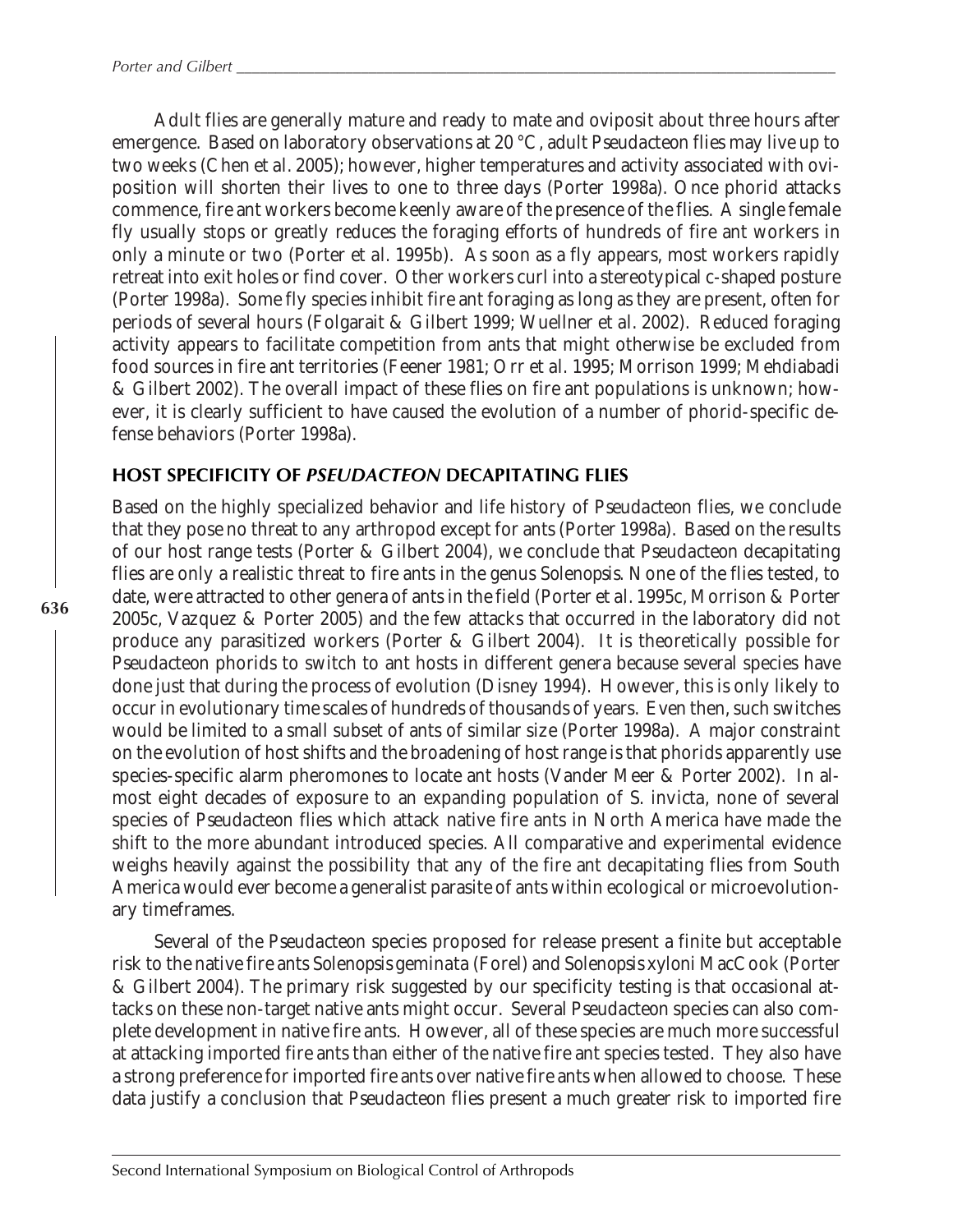ants than either of the native fire ants tested. This being the case, the likelihood is that these flies will actually benefit native fire ant species rather than harm them because imported fire ants are the primary enemy of native fire ants (Porter 2000). Furthermore, risks to native fire ants must be balanced against the possible benefits of these flies to hundreds of native arthropods and dozens of native vertebrates threatened by high densities of imported fire ants (Wojcik *et al.* 2001). This small risk is justified, in light of the benefit of finding an economic, self-sustaining, and target-specific biological control of imported fire ants.

### **RELEASE AND ESTABLISHMENT OF DECAPITATING FLIES IN THE UNITED STATES**

Field introductions of South American fire ant decapitating flies in the United States began after careful analyses of risks and benefits as elaborated in three Environmental Assessments for field release which the authors separately prepared with and for officials at USDA/APHIS six, eight, and ten years ago. Three species of South American decapitating flies have been released in the United States. The first species was *Pseudacteon tricuspis* Borgmeier in Texas (Gilbert & Patrock 2002) and Florida (Porter *et al.* 1999). This fly attacks medium to medium-large fire ants and is especially abundant in the fall. A biotype of this species from near Campinas, Brazil is well established in eight states in the southeastern United States. Flies released in Florida have spread at least 180 km from their release sites (Porter *et al.* 2004). A second biotype of this species from northern Argentina has been released at several sites in Texas along with the first biotype, but its establishment, while likely, still needs to be confirmed by biochemical markers. Two biotypes of *Pseudacteon curvatus* Borgmeier have also been established in the United States, one on black and hybrid fire ants in Alabama, Mississippi, and Tennessee (Graham *et al.* 2003; Vogt & Streett 2003; Parkman *et al.* 2005) and the other on red fire ants in Florida (Vazquez *et al.* 2005), South Carolina (Davis & Horton 2005), and Texas (L.G. unpublished). This fly only attacks small fire ants and is especially abundant in the late summer. Impacts of this fly have yet to be assessed, but this fly often occurs in higher densities than *P. tricuspis*. A third species of decapitating fly, *Pseudacteon litoralis* Borgmeier, has been released at two sites in north Florida (Summer 2003, Fall 2004). First generation flies were recovered, but establishment has not been confirmed. This fly attacks medium-large to large fire ants and is most active in the morning and late afternoon until dark. A fourth species of decapitating fly, *Pseudacteon obtusus* Borgmeier, is being held in quarantine until permits can be obtained for its field release.

Studies of the impacts of these flies are ongoing, but field studies show that the impacts of a single species of fly (*P. tricuspis*) are not enough to rise above the 10-30% sensitivity of field tests (Morrison & Porter 2005a; 2005b). The introduction of additional species of decapitating flies and other natural enemies will increase the likelihood of permanently reducing imported fire ant populations in the United States.

### **EVALUATION OF RECOMMENDATIONS**

The preceding authors in this section (Hoffmeister 2005; Hopper *et al.* 2005; Withers & Mansfield 2005) and those in a recent book (Van Driesche & Reardon 2004) have made a number of recommendations about procedures for assessing the host ranges of potential selfsustaining biological control agents from foreign countries. For the purposes of discussion,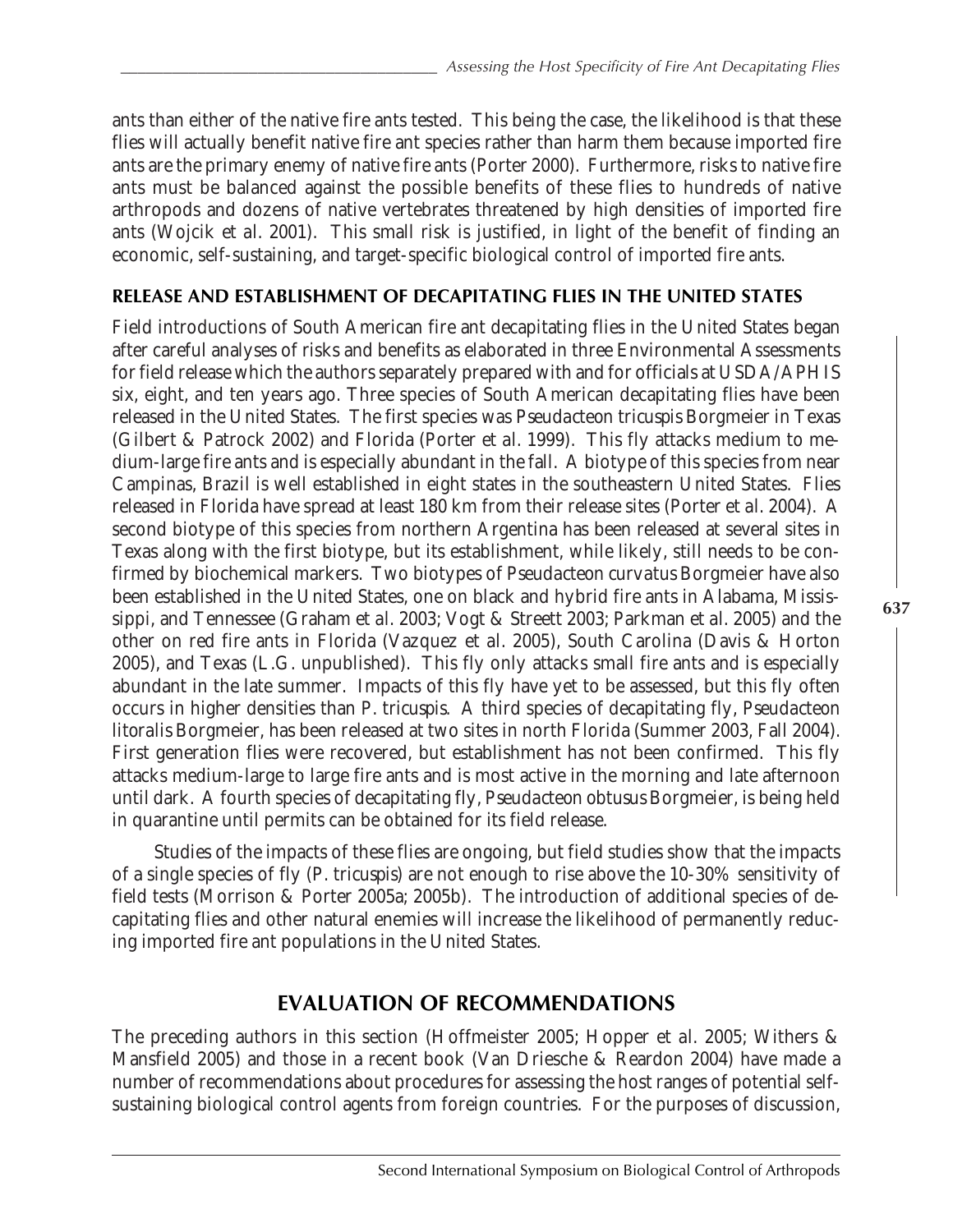we will divide these recommendations into six categories: 1) existing knowledge about the taxonomy and host specificity of potential biological control agents; 2) the importance of biotypes and cryptic species in host range tests; 3) selecting appropriate non-target organisms for testing; and 4) choosing the best ways to handle and select biological control agents for specificity tests; 5) experimental design for assessing host specificity; and 6) recommendations for proper statistical analysis of experimental data. We will proceed to discuss how well recommendations in each of these categories applied to our studies of the host ranges of fire ant decapitating flies.

### **EXISTING KNOWLEDGE**

**Explore literature.** Generally, the first recommendation in assessing host ranges is to explore existing literature about identification and host records of potential biological control agents (Sands & Van Driesche 2004; Hoddle 2004). This is important advice. When we searched the literature, we found that all *Pseudacteon* species with host records had been collected attacking ants. We also found that more than 20 species of *Pseudacteon* flies had been described that attacked *Solenopsis* fire ants (Borgmeier 1925; 1962; 1969; Borgmeier & Prado 1975; Disney 1994). Indeed it appeared that *Pseudacteon* had diversified in a fire ant adaptive zone.

**Contact experts.** Hoddle (2004) recommended that taxonomists, museum curators, and other experts should be contacted for information. Contacting experts provided us with a wealth of information early in our programs. In particular, phorid specialist, Brian Brown shared his "*Pseudacteon* scrapbook" with us. This resource included references, descriptions, and illustrations for most of the species of flies that attacked fire ants. He also assisted with identifications when existing keys to the genus proved marginal and he provided taxonomic advise on numerous other occasions. David Williams and Don Feener provided additional literature about *Pseudacteon* flies as well as advise about their biology. Harold Fowler introduced SDP to these flies in the field. Roberto Brandão provided access to Thomas Borgmeier's collections at the Museum of Natural history in São Paulo. Roger Williams and Angelo Prado were also consulted about work they had done with these flies. In short, our colleagues provided an important foundation on which we were able to build.

**Identification errors.** Sands & Van Dreische (2004) warn that care must be taken to evaluate and validate old host records because some are not reliable. Indeed, we found two instances where improper identification of ant host records made it appear that three species of flies were less specific than they really are (Porter & Gilbert 2004). We also found evidence that a fourth species is likely more specific than generally reported (Porter & Gilbert 2004).

### **BIOTYPES AND CRYPTIC SPECIES**

Hopper *et al.* (2005) caution that host range testing needs to be done on each new population of biological control agents being considered for field release. This is because cryptic species or biotypes can have different degrees of host specificity. We found this to be true with at least two species of *Pseudacteon* flies. In particular, we found that *P. tricuspis* appears to be two cryptic species, one of which attacks red fire ants and the other of which attacks black fire ants (Porter and Pesquero 2001). Similarly, we found that a biotype of *P. curvatus* collected from black fire ants in Buenos Aires, Argentina could not be established on red fire ants in the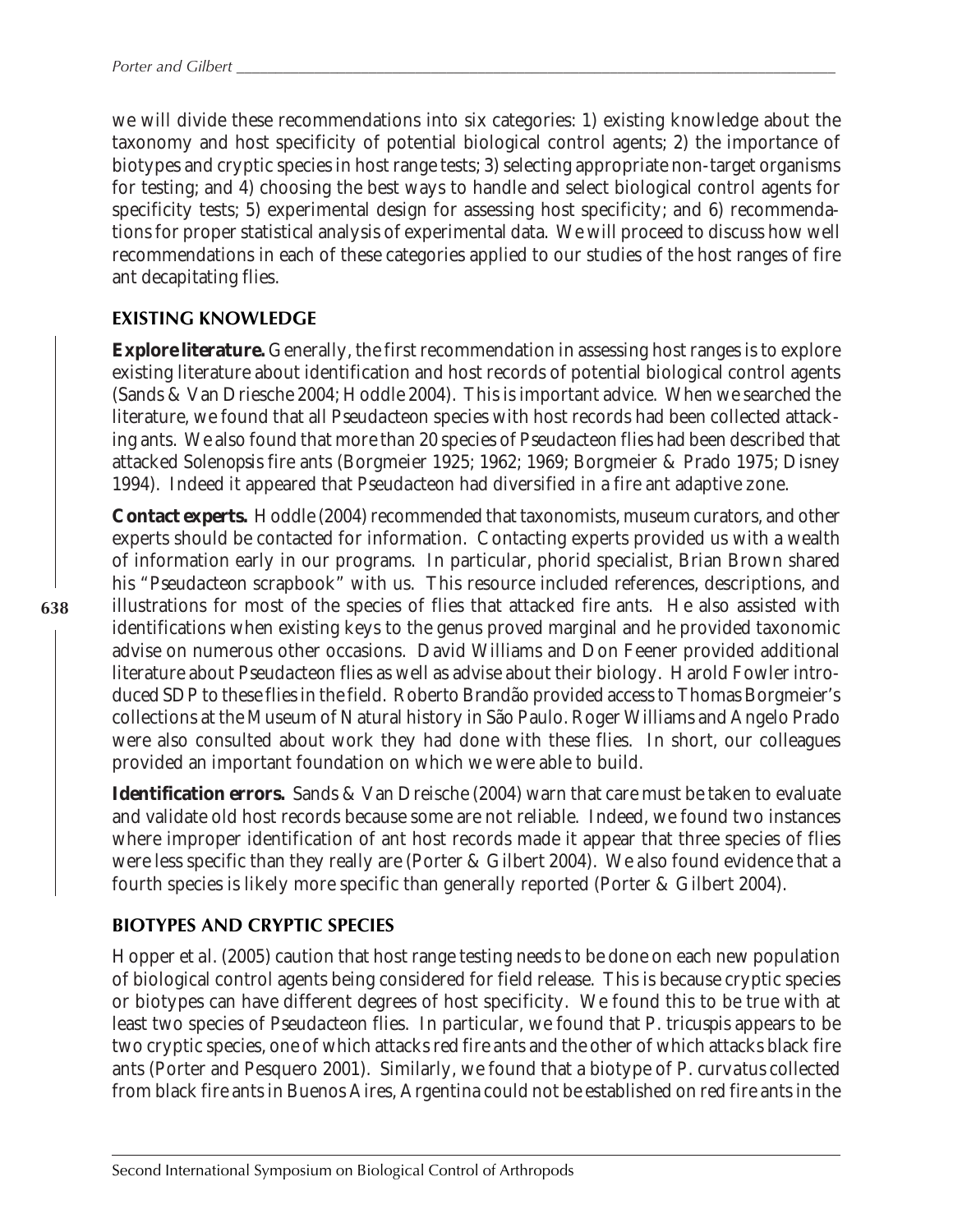United States while a biotype of *P. curvatus* originally from red fire ants in Formosa, Argentina was easily established on red fire ants in the United States (Vazquez *et al.* 2005). We also found that the two *P. curvatus* biotypes differed in their abilities to attack and develop in the two non-target native fire ants in North America (Porter 2000; Vazquez *et al.* 2004). These data indicate that each new population of a biological control agent needs to be screened for host specificity before field release, at least until the variability of host specificity is well understood within a particular species or genus. However, we do not think it appropriate to require separate permits for each new biotype of a species unless the new introduction falls outside of the host-specificity envelope already permitted for that species.

### **SELECTING NON-TARGETS FOR TESTING**

Barratt *et al.* (1999) recommend that host range tests begin with closely related species in order to maximize the probability of identifying potential non-target host species. If closely related hosts are not suitable hosts, then additional testing with more distantly related organisms can often be greatly reduced because of the low probability that they would be suitable hosts. We generally agree with this line of reasoning. However, we initially tested more distantly related ant hosts to confirm literature observations that these flies were likely limited to ants in the genus *Solenopsis* (Porter *et al.* 1995c). If this screening test had shown broader than expected host ranges, further work with some or all of the fly species may have been abandoned. However, once we were convinced that *Pseudacteon* flies were likely very host specific, we focused our host range tests on the near native congener *S. geminata* and later on another native congener *S. xyloni* (Porter & Gilbert 2004). Two species of flies (*P. tricuspis* and *P. litoralis*) were not able to attack and develop in the native fire ants. Therefore, they were only tested with an abbreviated number of ants from other genera (Porter & Gilbert 2004). However, two species of flies (*P. curvatus* and *P. obtusus*) were capable of developing in one or more of the native congeners (Porter & Gilbert 2004) and as a result, they were both tested with a full battery of appropriately sized native ants from other genera (Porter 2000; Porter & Gilbert 2004).

### **HANDLING AND SELECTING BIOLOGICAL CONTROL AGENTS FOR TESTS**

Withers & Browne (2004) and Withers & Mansfield (2005) make a number of suggestions for handling and selecting biological control agents for host range tests. Their suggestions are designed to "maximize the probability of attack on non-target species" in laboratory tests. Basically, their suggestions were to: 1) test biological control agents in groups, 2) use both naïve and experienced females, 3) select large females over small ones, 4) rear test agents on alternate hosts when possible, 5) deprive females of food prior to the test to increase motivation to oviposit, 6) use females deprived of oviposition opportunities for an appropriate amount of time, 7) test pro-ovigenic agents when young, and 8) use small test chambers. Several additional suggestions related to plant substrates, diet, and mating were generally not applicable to *Pseudacteon* flies.

**1. Test in groups.** This is a good recommendation for *Pseudacteon* flies. We have tested flies individually (Gilbert & Morrison 1997) but our preference is to test groups of 6-15 females when availability permits (Porter 2000; Folgarait *et al.* 2002; Vazquez *et al.* 2004; Porter & Gilbert 2004). A major benefit of groups is that a hundred or more flies can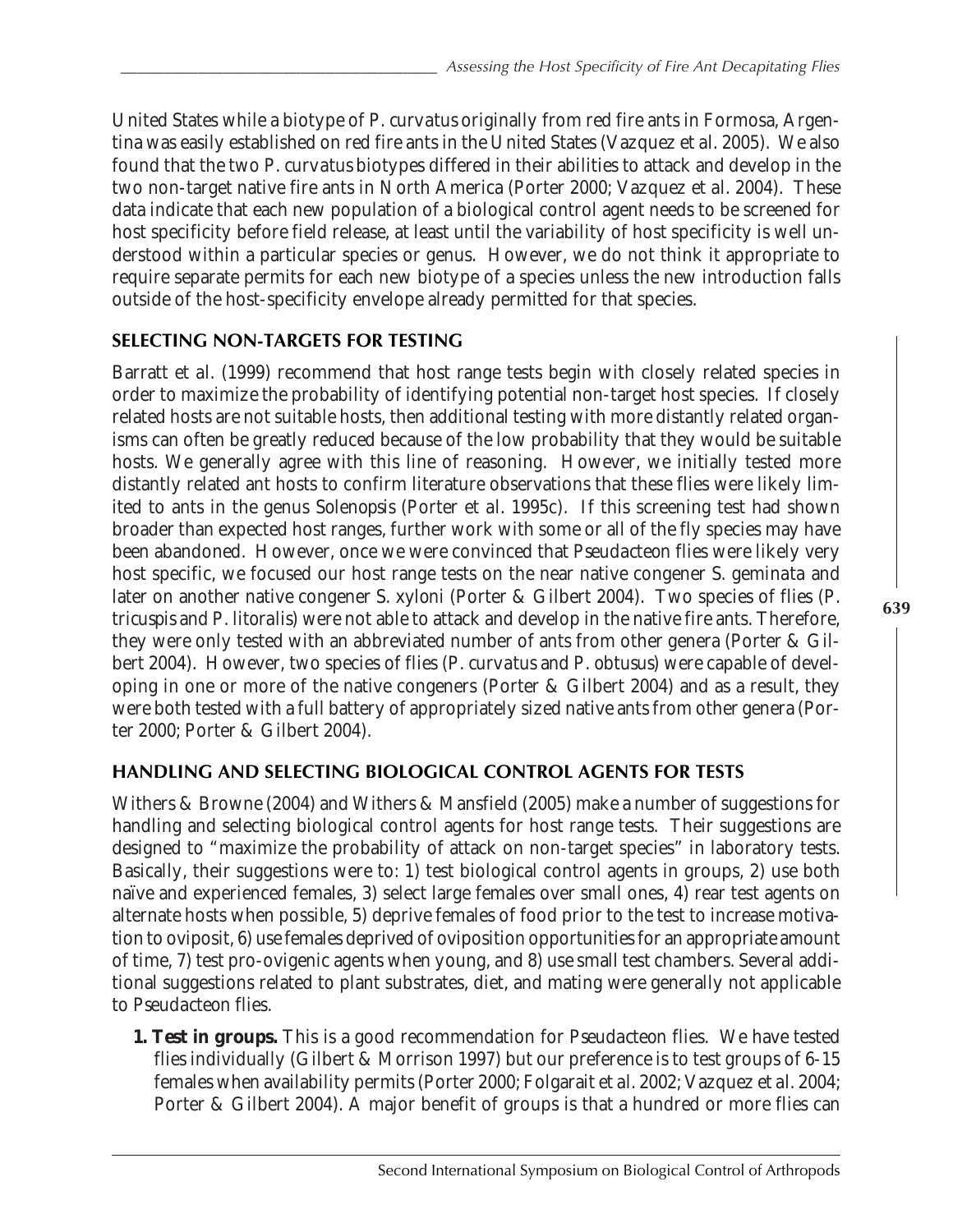easily be evaluated with only 8-12 test runs whereas individual testing would require a hundred or more test runs. Furthermore, tests with individual flies are often not dependable for many reasons including mating failures, ants killing flies, sick flies, no motivation to oviposit, etc. Finally, group testing is biologically normal because most *Pseudacteon* species attack gregariously in the field.

- **2. Naïve and experienced females.** We used naïve females when using lab-reared flies and experienced females when using field-collected flies. We did not find evidence that prior experience in the field restricted subsequent host acceptability in lab trials. To the contrary, we actually have some evidence suggesting that flies attacking *S. invicta* in the lab are primed to approach non-target ants if exposed to them while they are still motivated. Specifically, tests with two species gave slightly higher rates of oviposition attempts (albeit unsuccessful) on non-target ants after having recently attacked the target species (Porter & Alonso 1999). Similarly, motivation to attack was generally short lived after Gilbert & Morrison (1997) transferred flies from target to non-target ants.
- **3. Large females.** Withers & Browne (2004) recommended the use of large females on the assumption that they would have more eggs to lay and consequently be more motivated to oviposit. The relevance of this recommendation depends on details of an insect's life history. In the case of *Pseudacteon* females it is probably better to use a mixture of all sizes. This is because fire ant workers vary greatly in size and large and small female phorids attack different sizes of host workers (Porter 1998). Furthermore, small females could be more motivated to lay eggs because, under some circumstances, they do not live as long as large flies (Chen *et al.* 2005), thus canceling any benefits of small versus large.
- **4. Rear on alternate hosts.** The suggestion about testing the host range of agents reared on alternate hosts has merit in some systems, but is largely impractical for most *Pseudacteon* species because their production rate is either very low or non-existent on alternate hosts. We know of no instance in which a *Pseudacteon* species from South American fire ants could be successfully cultured on North American fire ants or vise versa. Nevertheless, we were able run a small test to see if *P. curvatus* flies reared on the native fire ant *S. geminata* switched from their normal preference to *S. geminata*. We found that flies reared on the alternate host (*S. geminata*) showed little or no inclination to attack the alternate host indicating that host preferences in this fly were more genetic than facultative (Porter 2000).
- **5. Deprive food.** This recommendation has little relevance for phorid flies that attack fire ants. Although we routinely deprived *Pseudacteon* flies of food in our tests, this is because they show little interest in feeding and the presence of food in oviposition chambers appears not to have much effect on fly health or parasitism rates. Also, most *Pseudacteon* species appear to be pro-ovigenic (Zacaro & Porter 2003) so feeding does not facilitate egg development.
- **6. Deprive oviposition opportunities.** This recommendation applies best to insects with longer life spans. Depriving phorid flies of oviposition opportunities to improve motivation in host range tests is probably not necessary and could be counterproductive.

Second International Symposium on Biological Control of Arthropods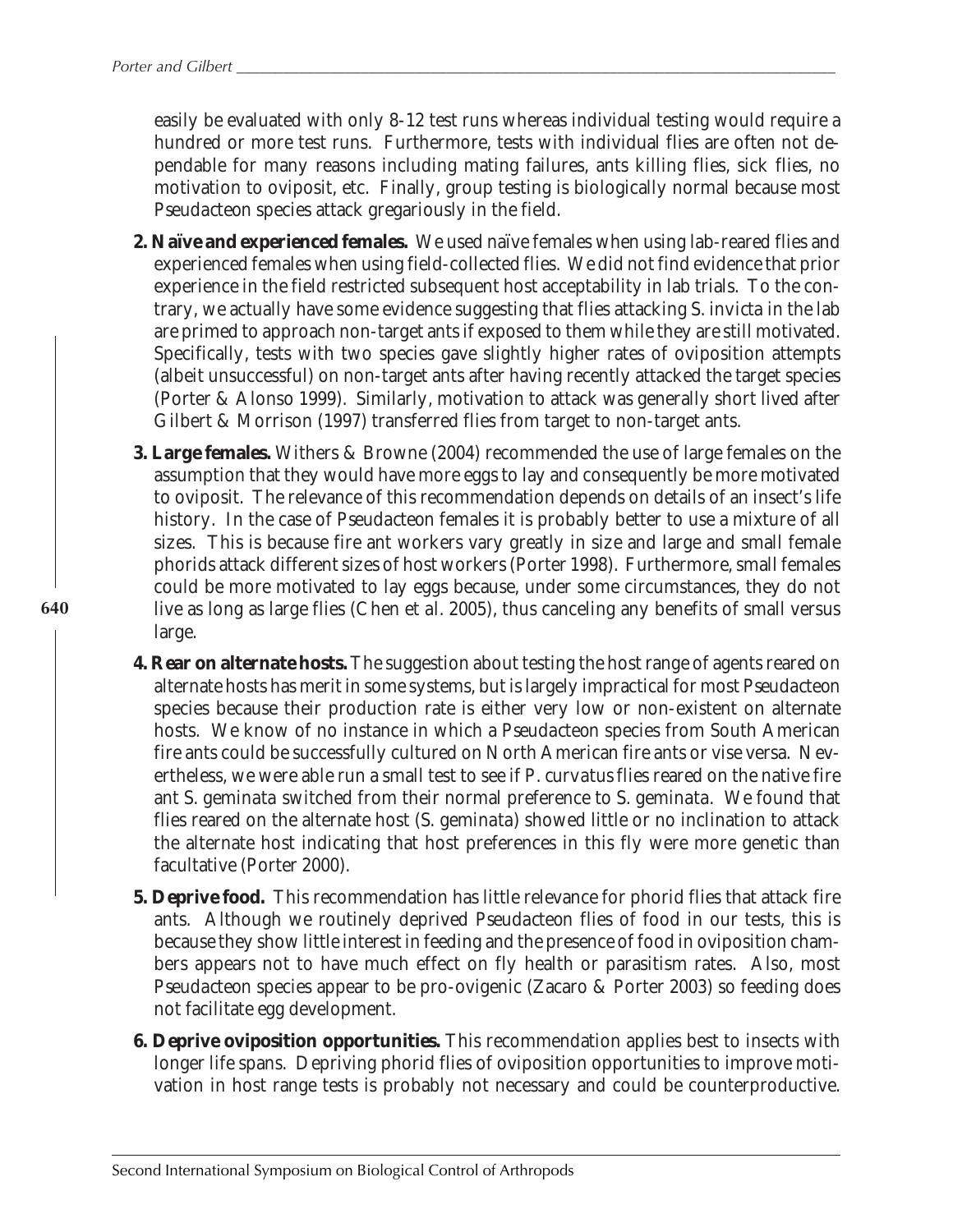Indeed, if anything, *Pseudacteon* females are more likely to approach novel hosts immediately after exposure to normal host ants. *Pseudacteon* flies are usually very short lived when ants are available to attack (1-4 days) and oviposit most vigorously when they are young.

- **7. Test pro-ovigenic agents when young.** Withers & Browne (2004) stated that proovigenic agents would likely be best tested when they were young because they are often short-lived while synovigenic agents needed to be tested after eggs have matured and are ready to be laid. This is good advice for *Pseudacteon* flies because they are both pro-ovigenic and short lived. Nevertheless, we prefer tests which run for the full adult life of the flies because it gives them full opportunity to oviposit across all age ranges.
- **8. Small test chambers.** We used small test chambers (Porter & Gilbert 2004) mostly because of limited space in our quarantine facilities; nevertheless, the use of small chambers in our tests rather than large ones probably did improve the likelihood of oviposition because the females could simply use visual or other short-range cues to find their hosts. This was good because it maximized the probability that test flies would oviposit in both target and non-target hosts. The down side of the small chambers is that we were not able to evaluate host specificity associated with long-range host detection.

### **EXPERIMENTAL DESIGNS**

Van Driesche & Murray (2004) discuss the strengths and weaknesses of a number of experimental designs that have been used with host range testing including no-choice tests, choice tests, sequential tests, open field tests, preference ranking tests, and post-release tests. Withers & Mansfield (2005) evaluate choice and no-choice tests and recommend the use of either no-choice tests or a combination of no-choice and choice tests. During the course of our host range studies, we have used almost all of the experimental designs just mentioned.

**No-choice tests.** As recommended, we agree that no-choice tests are the best design for determining host ranges of *Pseudacteon* flies in the laboratory, at least when test flies are available in sufficient numbers either from the field or from a laboratory colony. No-choice tests were run with groups of flies (Porter 2000; Vazquez *et al.* 2004; Folgarait *et al.* 2002) for the entire life of the test flies. This allowed us to measure attraction rates, oviposition rates and most importantly parasitization rates.

**Choice tests.** We conducted binary choice tests when female flies in no-choice tests had demonstrated some abilities to attack and develop in non-target native fire ants (Porter 2000; Porter & Gilbert 2004). The objective was to determine whether females had a preference for the target species over the non-target native species. Our results showed strong preferences for imported fire ants over native fire ants. This preference data together with poor rates of development on native fire ants strengthened the argument that release of these flies would most likely benefit the native ants because of their impacts on imported fire ants (see specificity discussion under Background section).

We also used binary choice tests to screen ants in non-*Solenopsis* genera (Porter & Alonso 1999; Porter 2000; Porter & Gilbert 2004). However, these tests functioned like no-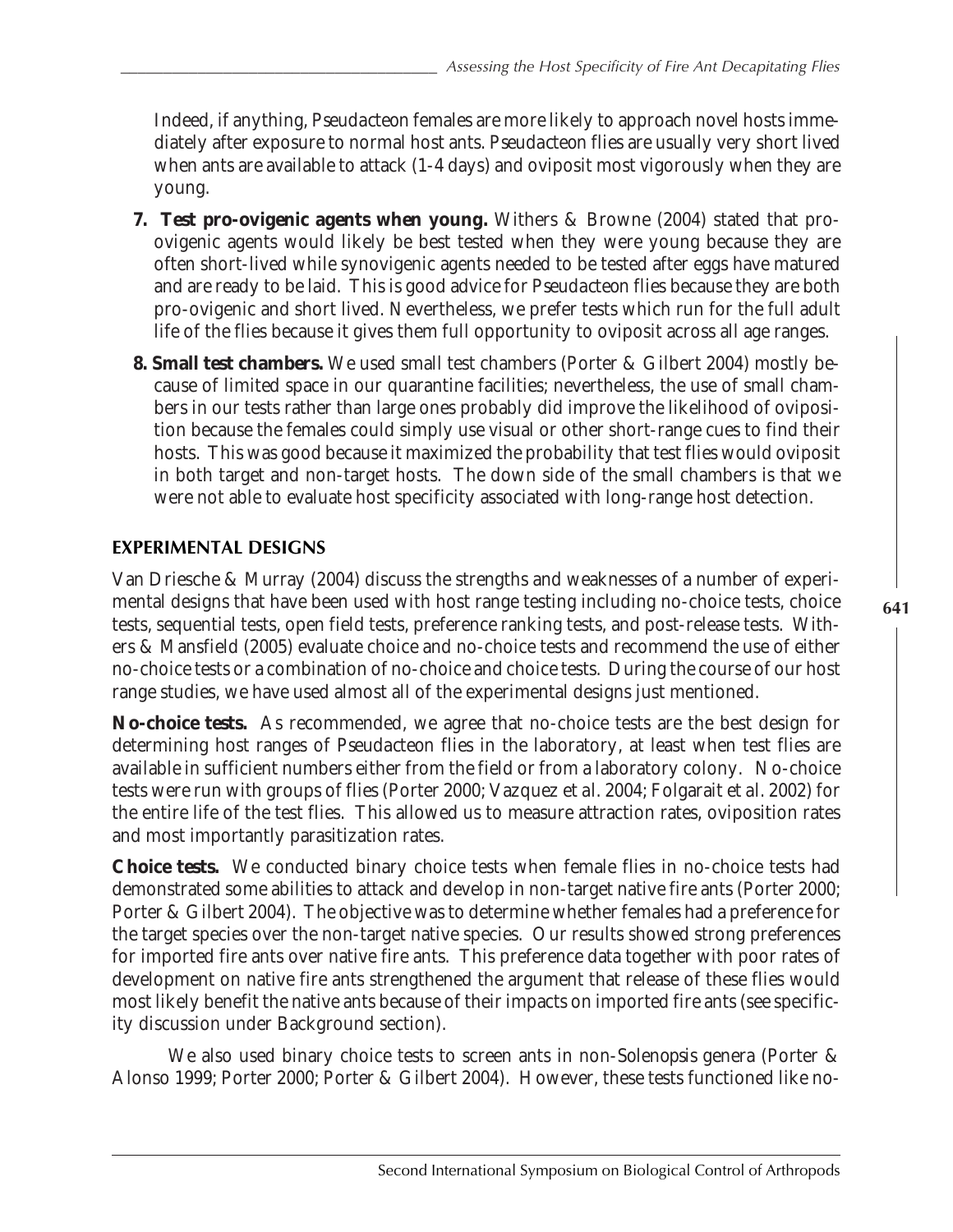choice tests since test flies always showed little or no attraction to ants from other genera and no test flies were ever reared from ants in other genera. Testing 3-4 species of non-target ants simultaneously would have increased testing efficiency. The drawback is that if flies had been attracted to any of the species of ants, we would have needed to repeat the tests to make sure that attraction to one ant species was not masking attraction to another (Withers & Mansfield 2005).

**Sequential no-choice tests.** Sequential no-choice tests were used to investigate the host specificity of several groups of flies transported into U.S. quarantine facilities from South America. Because of the short lifespan of field collected flies (2-5 days) and the time and expense required to hand carry these flies up from South America (1-2 days) we had very few flies and a very short time to conduct as many tests as possible. Gilbert & Morrison (1997) and Morrison & Gilbert (1999) chose to use an A-B-A pattern where the motivation of individual flies was tested against target ants (A) for five minutes and then against non-target ants (B) for 20 min, and finally against target ants (A) again to reconfirm motivation. In these tests, attacking flies moved from trays of target *S. invicta* (A) to trays of non-target *S. geminata* (B) initially approached, and sometimes attempted to oviposit in *S. geminata* workers. Typically however, motivation to attack carrying over from exposure to *S. invicta* was short lived and waned quickly after exposure to *S. geminata*. Porter & Alonso (1999) chose to test small groups of three flies in an A-B and a B-A pattern where some flies were first exposed to the target host while others were exposed first to the non-target host (each for periods of 60-90 minutes). This pattern controlled for any effects of recent exposure to the target host.

#### **642**

These sequential tests had two weaknesses: first all of the flies had been collected after they had prior experience with the target host and secondly test times (20 min. or 60-90 min.) could have been too short to overcome the effects of prior experience. Nevertheless, these limitations were largely unavoidable because of transport times, short life spans, and the fact that, at the time, the flies could not be cultured in the laboratory. Fortunately, results from these tests were equivalent to larger no-choice tests run later indicating that prior experience as wild flies is not a major factor affecting host range tests with *Pseudacteon.*

Withers & Mansfield (2005) recommend that Gilbert & Morrison (1997) could have used an A-A-A pattern to control for time dependant effects and similarly that Porter & Alonso (1999) could have used an A-A pattern. We agree that this suggestion could have provided some useful information. However, since the numbers of flies were very limited and many of them only survived one test cycle, we do not feel that the value of this information would have justified using 1/3 of the available flies. In the case of Gilbert & Morrison (1997), the second exposure to the target host in the A-B-A cycle provided most of the information that would have been provided by an A-A-A cycle. In our opinion, activity in an A-A-A cycle would not have been directly comparable to activity in an A-B-A cycle because the presence of the target host caused greatly increased activity that generally sapped the vigor and longevity of test flies. Our challenge was to keep flies alive and vigorous through even a short A-B-A cycle. In the case of Porter & Alonso (1999), an A-A test would have proved that flies exposed first to the target host (A) retained sufficient vigor to attack the non-target host (B). However, in keeping with the behavioral observations noted above for the A-B-A tests, the data showed that test flies were actually slightly more likely to attack the non-target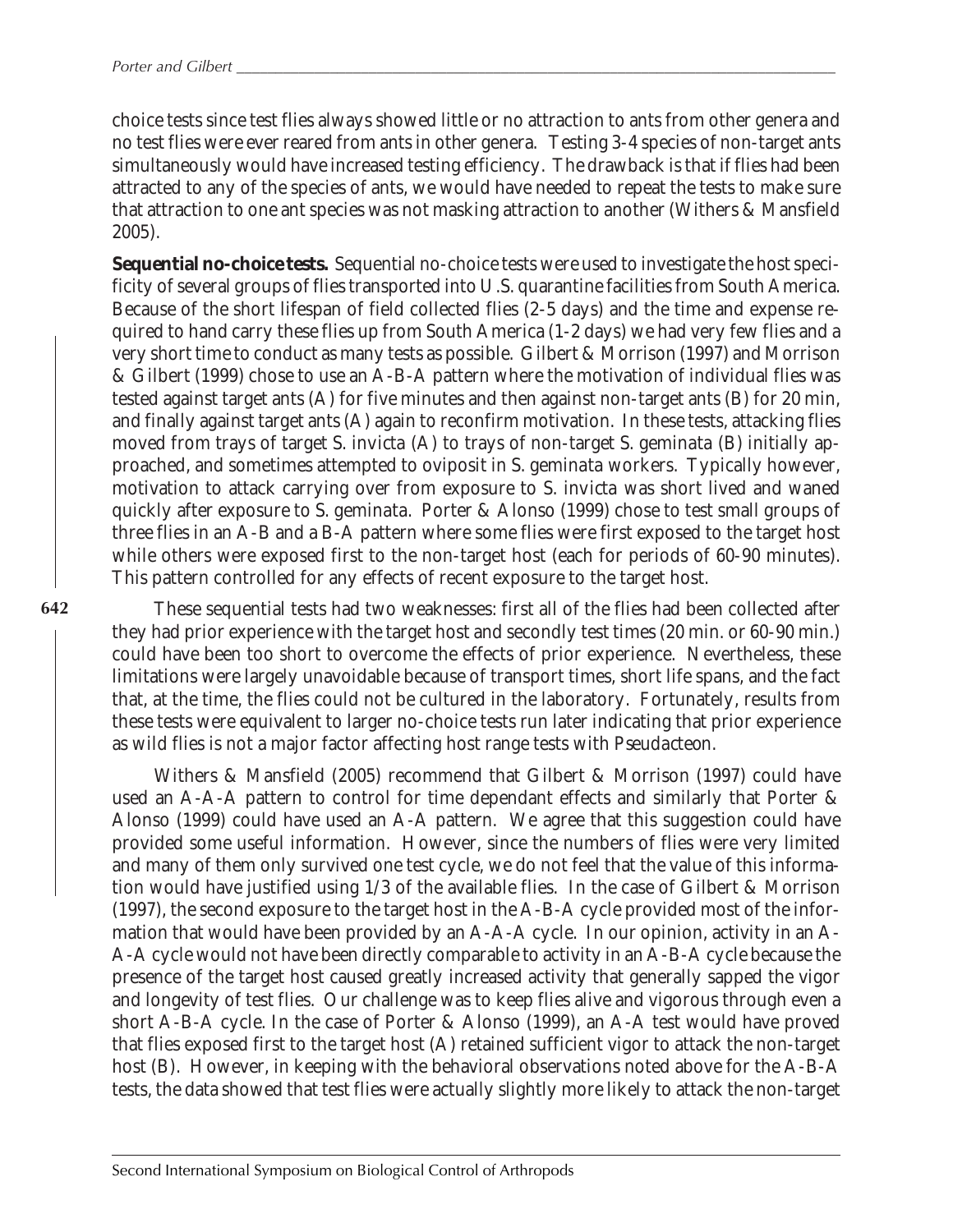ant after being exposed to the target ant than vise versa (3/36 versus 0/79 attacking flies, P=0.029, Fisher's exact test, data for two species of flies combined). Thus, for *Pseudacteon*, we consider the sequential no-choice test to be conservative in that it tends to over-estimate the tendency of these flies to attack non-targets.

**Open field pre-release and post-release tests.** We conducted several pre-release and postrelease open field tests with *Pseudacteon* flies. The major advantage of open field tests is that they take into account the long-range search and discovery abilities of test organisms. The major disadvantages of open-field tests are that the selection of potential hosts in pre-release tests are limited to what is available in the country of origin while in post-release tests, the biological control agent has already been released and can rarely be recalled. For the first open field test Porter *et al.* (1995c) used an  $\rm{AB_1B_2B_3B_n}$  design where target ants (A) were presented simultaneously with a menu of non-target ants (B). In subsequent papers (Porter 1998b; Morrison & Porter 2005c; Vazquez & Porter 2005), authors used a sequential B-A-B design where non-target ants (B) were presented for 30 minutes followed by target ants (A) and finally by non-target ants again (B). The advantage of this sequential design is that it allowed us to first determine if flies were attracted to non-target ants when no target ants were present and then it allowed us to determine if the flies would attack non-target ants after large numbers of flies had been attracted to the immediate area by the target ants. Van Driesche & Murray (2004) call post-release tests a "necessary step" in evaluating the accuracy of prerelease predictions. Results from our post-release tests confirmed that our pre-release predictions of host specificity were accurate for both species of flies that are currently established in the United States (Morrison & Porter 2005c; Vazquez & Porter 2005).

**Statistical analyses.** Hoffmeister (2005) discusses a number of important aspects of statistical design that apply to host range testing including proper controls, randomization, and pseudoreplication. He also discusses the potential importance of using power analyses to describe the power of statistical procedures to resolve differences between effects of interest.

**Controls.**Proper controls are vital to most kinds of statistical tests, but they are especially important to simple no-choice tests because the failure of a parasitoid to attack a potential non-target host could be due to poor test conditions or unhealthy parasitoids. To control for these possibilities, we randomly assigned test flies to simultaneous controls and treatments. On several occasions, we had to discard a run because the controls failed due to improper handling of the flies. Zilahi-Balogh *et al*. (2005) mention that the use of negative controls (tests without both a parasite and a host together) could have helped with interpretation of their oviposition tests. We did not use negative controls in any of our tests. Negative controls using ants that were not exposed to flies might have been useful in identifying ant mortality caused by parasitism prior to pupation of the parasite. However, based on random dissections of dead workers, we felt that pre-pupation mortality of host ants was not sufficiently large to justify the extra effort needed to quantify it.

**Pseudoreplication and randomization.** We attempted to avoid pseudoreplication in our tests by randomly assigning subjects to treatments and using experimental units that were independent of one another. However, in practice, flies were usually assigned to test groups using "haphazard randomization" and the locations of test trays were usually rotated sequentially among test groups so that whatever effect tray location might have would be uniformly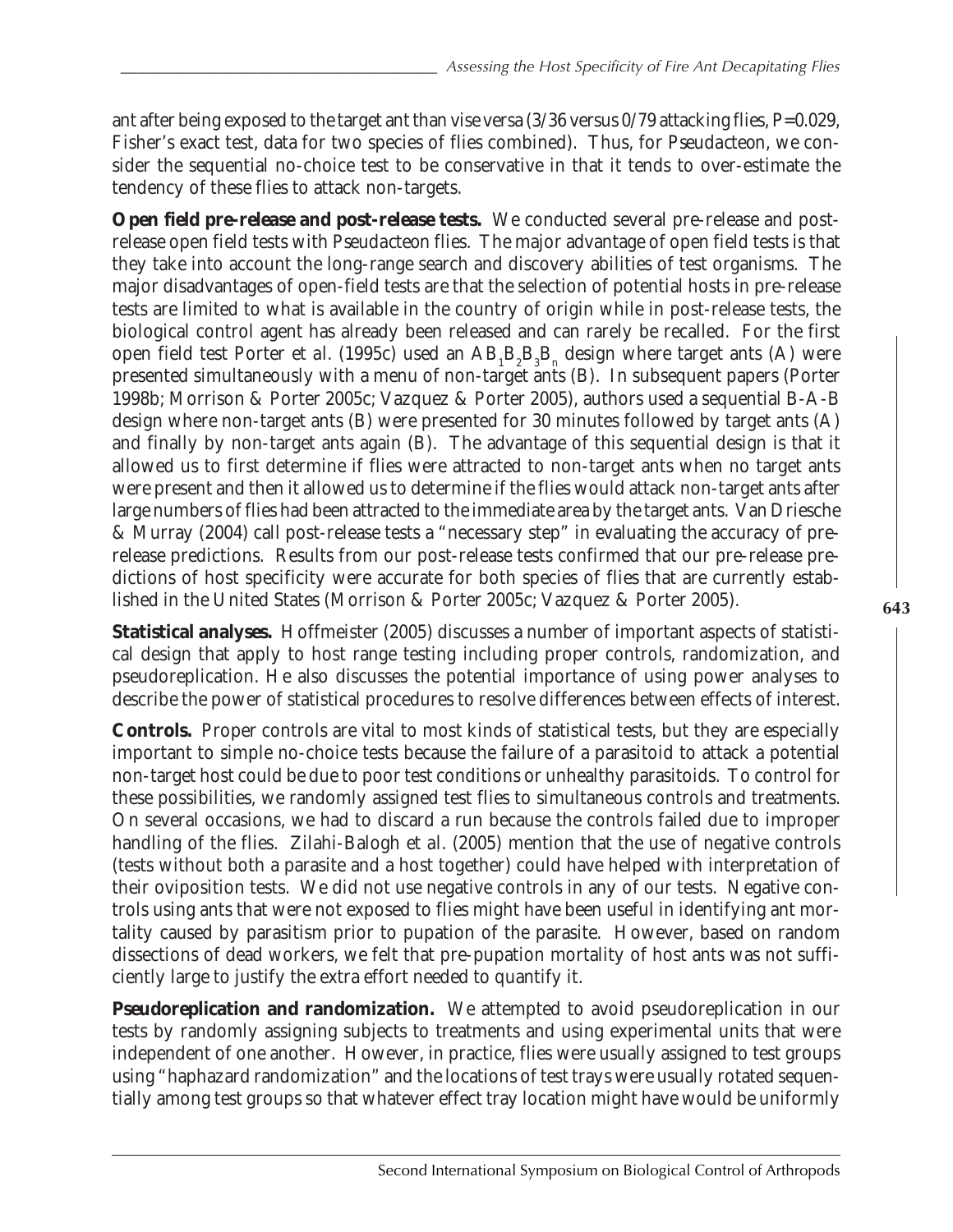distributed across treatments. Finally, our host range data are from specific populations of flies; consequently, our results can only be safely applied to those specific populations. Extrapolating host range results from a single population to all populations of a species is a form of pseudoreplication that can lead to failures in host range predictions (Hopper *et al.* 2005)

**Power analyses.** We did not use power analyses as discussed by Hoffmeister (2005) in our host range tests. An *a priori* power analysis is useful for predicting the necessary sample size for a test if variability is known (Zilahi-Balogh *et al.* 2005). However, since we rarely knew variability beforehand, we simply continued to increase sample sizes in our tests until standard errors of the means dropped to reasonable levels.

Hoffmeister's (2005) recommendations concerning the use of power analyses to assess the probability of falsely accepting the null hypothesis of "no effect" were not particularly applicable to the kinds of host range tests we did with phorid flies– this was because rates of attraction and parasitism were always very different between target and non-target hosts. Furthermore, if critical aspects of host specificity had been similar enough that they could not be easily resolved statistically, then we would have simply accepted the null hypothesis that no difference existed. We would not have worried whether parasitization rates may have actually been slightly different because they would still have been similar enough to have caused serious concern about the safety of releasing a particular biological control agent in the field.

Hoffmeister's (2005) recommendations concerning power analyses, however, are highly applicable to the assessment of impacts of biological control agents on field populations of target and non-target organisms. In the case of field impacts, it is important to know what power the statistical tests had to resolve differences when no statistical difference was found. This is exactly the problem faced when evaluating the field impacts of *P. tricuspis* on imported fire ants and other ant competitors (Morrison & Porter 2005a). Morrison & Porter (2005a) dealt with the problem by reporting what percent of the mean that two standard errors were. This was done on the assumption that means two standard errors apart would normally be statistically detectable. Power analyses probably provide a more effective way of providing this information.

### **CONCLUDING REMARKS**

The model systems around which many of the general ideas about biological control are framed depart substantially from the phorid–fire ant system in terms both of the enemy and the victim. Conceptually, the decapitating fly – fire ant system resembles host-specific leaf miners and a woody plant host. However, *Pseudacteon* flies are likely to be more host specific than their herbivorous counterparts because the chemical cues they use for host discovery are under selection to be highly distinct among ants for reasons of close physical competition. Ants are mobile, dangerous targets for an attacking fly and the behavior and mechanics of inserting an egg into an armored predaceous host surrounded by aggressive sisters adds additional potential causes for specialized behaviors and morphology in these phorids. Add to these features the likelihood of internal defenses against phorid larvae and it is not surprising that *Pseudacteon* flies exhibit striking host specificity. By contrast the parasitoids of the eggs, larvae and pupae of Lepidoptera, for example, face many fewer challenges that might be solved

Second International Symposium on Biological Control of Arthropods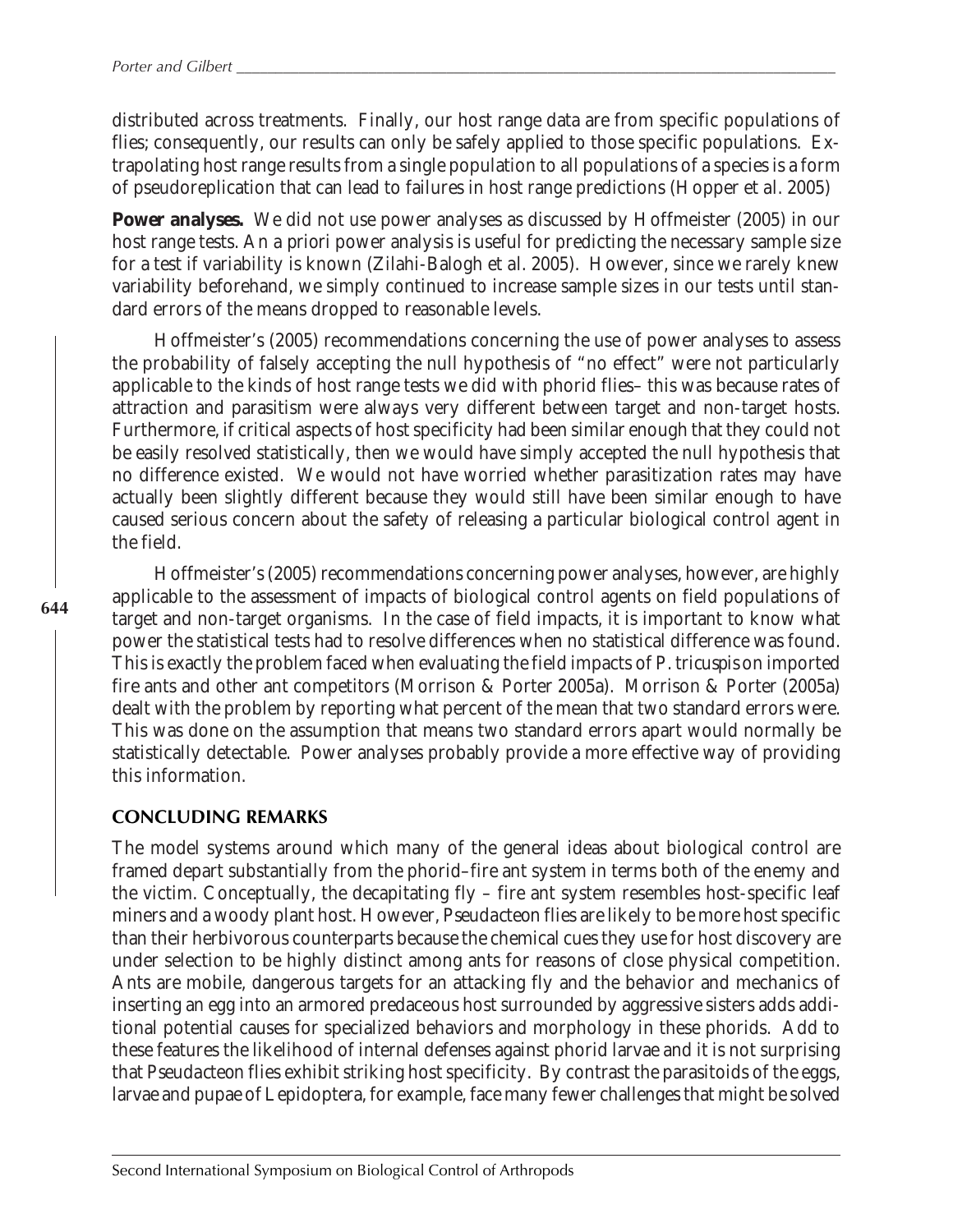by evolving increased specialization. Many practical and theoretical similarities and distinctions of this system and other systems need to be further explored.

## **CONCLUSIONS**

Host range testing is essential because it allows scientists to predict the potential target and non-target impacts of new biological control agents prior to their release in the field. Information about potential impacts, both positive and negative, permits a reasoned decision about whether the likely benefits of releasing a particular agent clearly outweigh the potential problems. The papers in this session and recent books on the subject have set out a number of important procedures and principles that applied to our work with fire ant decapitating flies and to host range testing generally. We would like to emphasize how important it is to do a thorough review of the literature concerning the biology of a prospective agent, the target host, and organisms related to the agent and hosts. We found that biotypes and cryptic species can have different host ranges both as related to target and non-target species; consequently, it is important that biological control practitioners consider this when conducting their tests. We agree that host range tests should be conducted using methods that initially maximize the probability of attack on non-target species. These methods will vary depending on the agent being tested. We attempted to maximize this probability by testing congeners, using small test chambers, using no-choice tests, testing flies of all ages, testing flies in groups, and using both experienced and naïve flies. Good experimental design that uses appropriate controls, randomization, and replication allows valid interpretations to be drawn. Finally, we want to emphasize the need for post-release host range monitoring. Post-release monitoring is important because it verifies the validity of the prerelease testing procedures and provides data that facilitate the release of future biological control agents.

## **REFERENCES**

- Barratt, B. I. P., Fergusson, C. M., McNeil, M. R., and Goldson, S. L. 1999. Parasitoid Host Specificity Test to Predict Field Host Range. *In* "Host Specificity Testing in Australasia: Towards Improved Assays for Biological Control" (T. M. Whithers, B. Browne, and J. Stanley, Eds.), pp. 70-83. CRC Tropical Pest Management, Brisbaine, Australia.
- Borgmeier, T. 1925. Novos subsidios para o conhecimento da familia Phoridae (Dipt.). *Archivos do Museu Nacional do Rio de Janeiro* **25**, 85-281.
- Borgmeier, T. 1962. Cinco espécies novas do genero *Pseudacteon* Coquillett. *Arquivos do Museu Nacional, Rio de Janeiro* **52**, 27-30.
- Borgmeier, T. 1969. New or little-known phorid flies, mainly of the Neotropical region (Diptera: Phoridae). *Studia Entomologica* **12**, 33-132.
- Borgmeier, T., and Prado, A. P. 1975. New or little known Neotropical phorid flies, with description of eight new genera (Diptera: Phoridae). *Studia Entomologica* **18**, 3-90.
- Brown, B. V., Folgarait, P., and Gilbert, L. 2003. A new species of *Pseudacteon* attacking *Solenopsis* fire ants (Hymenoptera: Formicidae) in Argentina *Sociobiology* **41**, 685-688.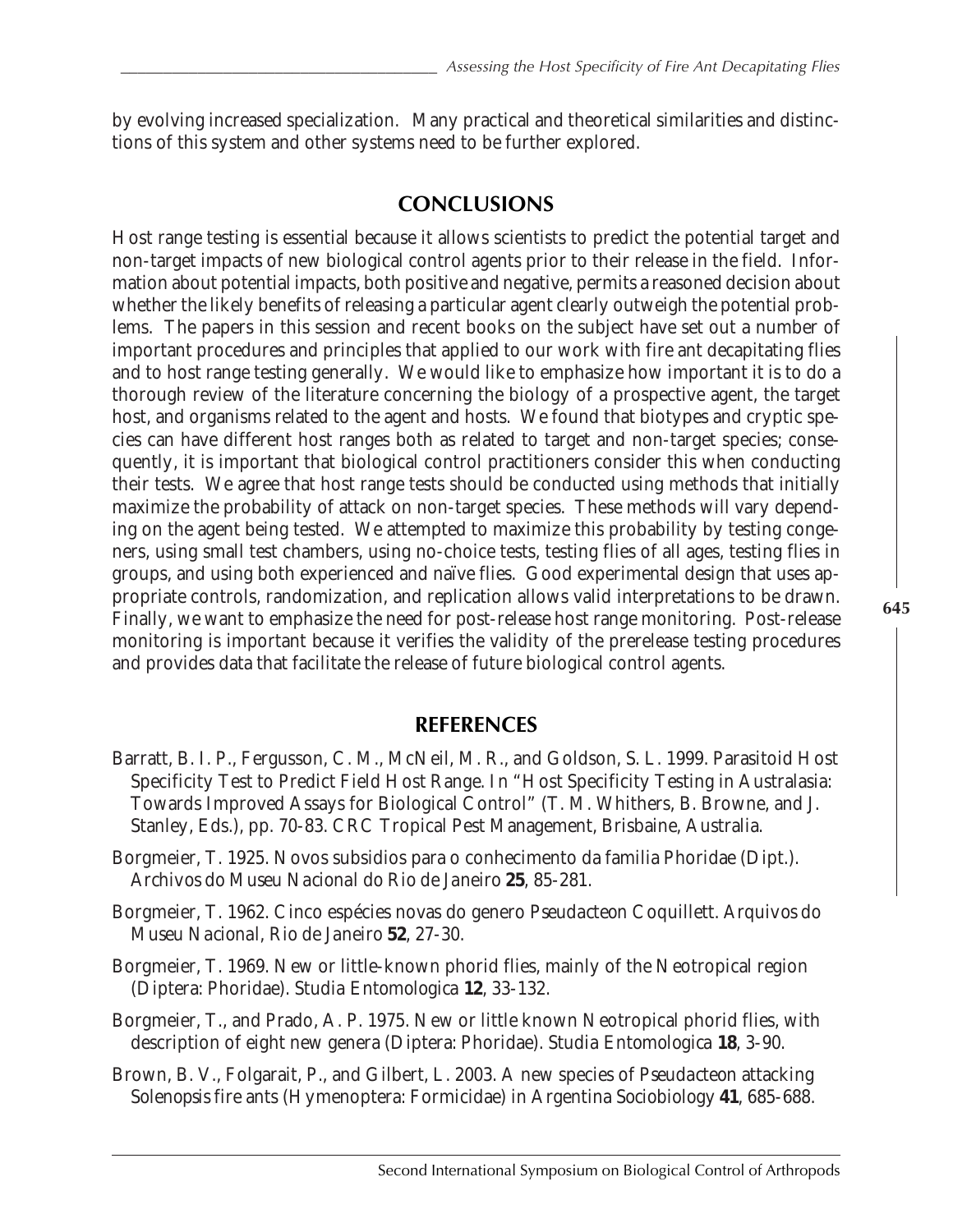- Calcaterra, L. A., Porter, S. D., and Briano, J. A. 2005. Distribution and abundance of fire ant decapitating flies (Diptera: Phoridae: *Pseudacteon*) in three regions of southern South America. *Annals of the Entomological Society of America* **98**, 85-95.
- Chen, L., Onagbola, E. O., and Fadamiro, H. Y. 2005. Effects of temperature, sugar availability, gender, mating, and size on the longevity of phorid fly *Pseudacteon tricuspis* (Diptera: Phoridae). *Environmental Entomology* (in press).
- Davis, T. S., and Horton, P. M. 2005. Release and spread of the fire ant decapitating fly *Pseudacteon curvatus* in South Carolina. Annual Imported Fire Ant Conference, April 2005, Gulfport, Mississippi, U.S.A.
- Disney, R. H. L. 1994. "Scuttle Flies: The Phoridae," Chapman and Hall, London.
- Feener, D. H. Jr. 1981. Competition between ant species: outcome controlled by parasitic flies. *Science* **214**, 815-817.
- Folgarait, P. J., and Gilbert, L. E. 1999. Phorid parasitoids affect foraging activity of *Solenopsis richteri* under different availability of food in Argentina. *Ecological Entomology* **24**, 163-173.
- Folgarait, P. J. Bruzzone, O. A. Patrock, R. J. W., and Gilbert, L. E. 2002. Developmental rates and host specificity for *Pseudacteon* parasitoids (Diptera: Phoridae) of fire ants (Hymenoptera: Formicidae) in Argentina. *Journal of Economic Entomology* **95**, 1151- 1158.
- Folgarait, P. J. Bruzzone O. A., and Gilbert, L. E. 2003. Seasonal patterns of activity among species of black fire ant parasitoid flies (*Pseudacteon*: Phoridae) in Argentina explained by analysis of climatic variables. *Biological Control* **28**, 368-378.
	- Folgarait, P. J., Bruzzone, O., Porter, S. D., Pesquero, M. A., and Gilbert, L. E. 2005a. Biogeography and macroecology of phorid flies that attack fire ants in southeastern Brazil and Argentina. *Journal of Biogeography* **32**, 353-367.
	- Folgarait, P. J., Chirino, M. G., Patrock, R. J. W., and Gilbert, L. E. 2005b. Development of *Pseudacteon obtusus* (Diptera: Phoridae) on *Solenopsis invicta* and *Solenopsis richteri* (Hymenoptera: Formicidae). *Environmental Entomology* (in press).
	- Gilbert, L. E., and Morrison, L. W. 1997. Patterns of host specificity in *Pseudacteon* parasitoid flies (Diptera: Phoridae) that attack *Solenopsis* fire ants (Hymenoptera: Formicidae). *Environmental Entomology* **26**, 1149-1154.
	- Gilbert, L. E., and Patrock, R. J. W. 2002. Phorid flies for the biological suppression of imported fire ants in Texas, region specific challenges, recent advances and future prospects. *Southwestern Entomologist, Supplement* **25**, 7-17.
	- Graham, L. C., Porter, S. D., Pereira, R. M., Dorough, H. D., and Kelley, A. T. 2003. Field releases of the decapitating fly *Pseudacteon curvatus* (Diptera: Phoridae) for control of imported fire ants (Hymenoptera: Formicidae) in Alabama, Florida, and Tennessee. *Florida Entomologist* **86**, 334-339.

Second International Symposium on Biological Control of Arthropods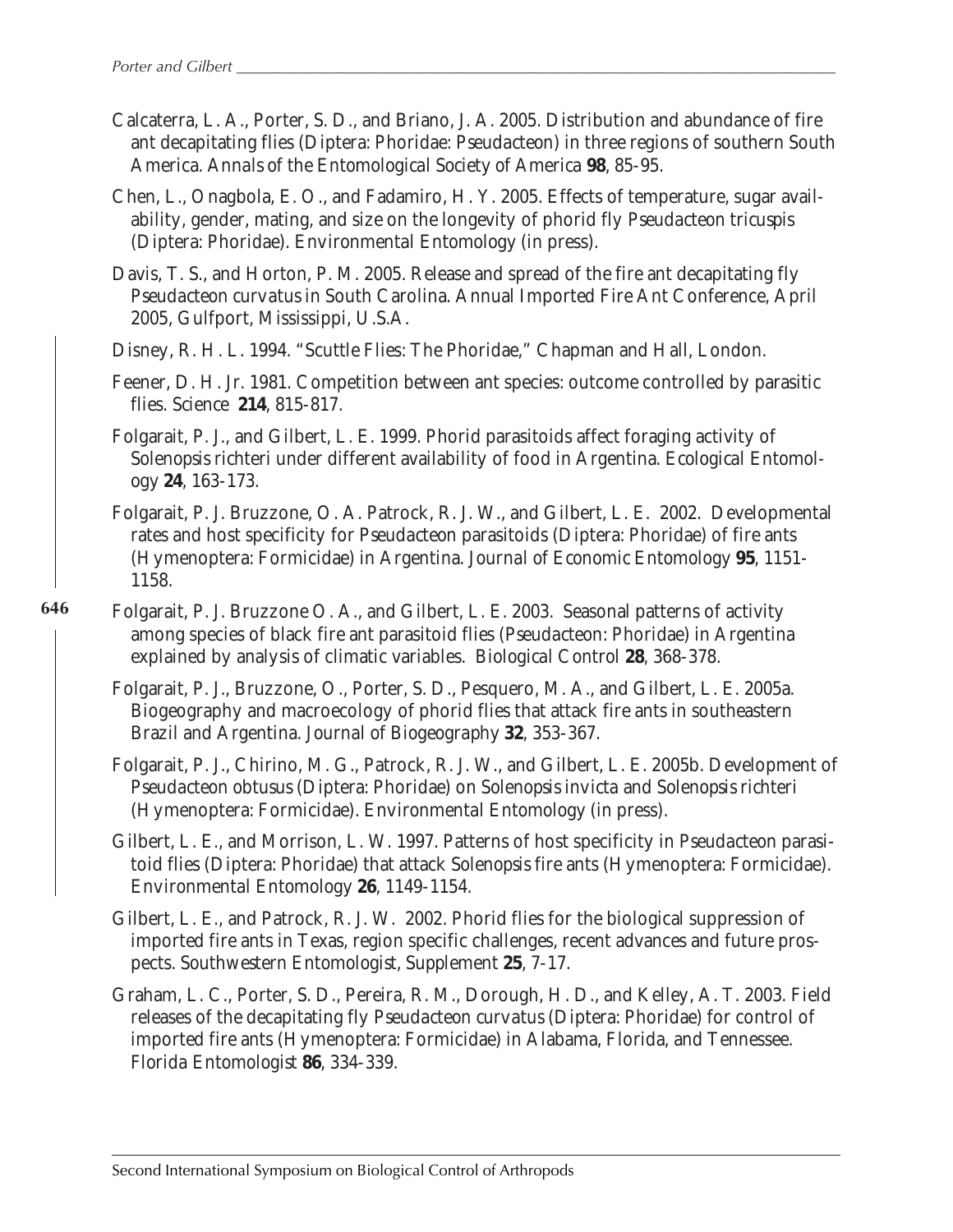- Hoddle, M. S. 2004. Analysis of Fauna in the Receiving Area for the Purpose of Identifying Native Species that Exotic Natural Enemies may Potentially Attack. *In* "Assessing Host Ranges for Parasitoids and Predators Used for Classical Biological Control: A Guide to Best Practice" (R. G. Van Driesche and R. Reardon, Eds.), pp. 24-39. USDA, Forest Health Technology Enterprise Team, Morgantown, West Virginia, U.S.A.
- Hoffmeister, T. S. 2005. From Design to Analysis: Effective Statistical Approaches for Host Range Testing. *In* "Proceedings, 2nd International Symposium of Biological Control of Arthropods" 12-16 September 2005, Davos, Switzerland (M. S. Hoddle, Ed.), (this issue). USDA, Forest Health Technology Enterprise Team, Morgantown, West Virginia, U.S.A.
- Hopper, K. R., De Farias, A. M. I., Woolley, J. B., Heraty, J. M., and Britch, S. C. 2005. Genetics: Relation of Local Populations to the Whole "Species" - Implications for Host Range Tests. *In* "Proceedings, 2nd International Symposium of Biological Control of Arthropods" 12-16 September 2005, Davos, Switzerland (M. Hoddle, Ed.), (this issue). USDA, Forest Health Technology Enterprise Team, Morgantown, West Virginia, U.S.A.
- Lard, C. F., Hall, C. and Salin, V. 2001. The economic impact of the red imported fire ant on the homescape, landscape, and the urbanscape of selected metroplexes of Texas. *Department of Agricultural Economics, Texas A & M University, College Station, TX. Faculty Paper Series*. FP 01-3.
- Macom, T. E., and Porter, S. D. 1996. Comparison of polygyne and monogyne red imported fire ants (Hymenoptera: Formicidae) population densities. *Annals of the Entomological Society of America* **89**, 535-543.
- Mehdiabadi, N. J., and Gilbert, L. E. 2002. Colony-level impacts of parasitoid flies on fire ants. *Proceedings of the Royal Society of London Series B Biological Sciences* **269**, 1695- 1699.
- Morrison, L. W. 1999. Indirect effects of phorid fly parasitoids on the mechanisms of interspecific competition among ants. *Oecologia* **121**, 113-122.
- Morrison, L. W. and Gilbert, L. W. 1999. Host specificity in two additional *Pseudacteon* spp. (Diptera: Phoridae), parasitoids of *Solenopsis* fire ants (Hymenoptera: Formicidae). *Florida Entomologist* **82**, 404-409.
- Morrison, L. W., and Porter, S. D. 2005a. Testing for population-level impacts of introduced *Pseudacteon tricuspis* flies, phorid parasitoids *of Solenopsis invicta* fire ants. *Biological Control* **33**, 9-19.
- Morrison, L. W., and Porter, S. D. 2005b. Phenology and parasitism rates in introduced populations of *Pseudacteon tricuspis*, a parasitoid of *Solenopsis invicta*. *BioControl* **50**, 127-141.
- Morrison, L. W., and Porter, S. D. 2005c. Post-release host-specificity testing of *Pseudacteon tricuspis*, a phorid parasitoid of *Solenopsis invicta* fire ants. *BioControl* (in press).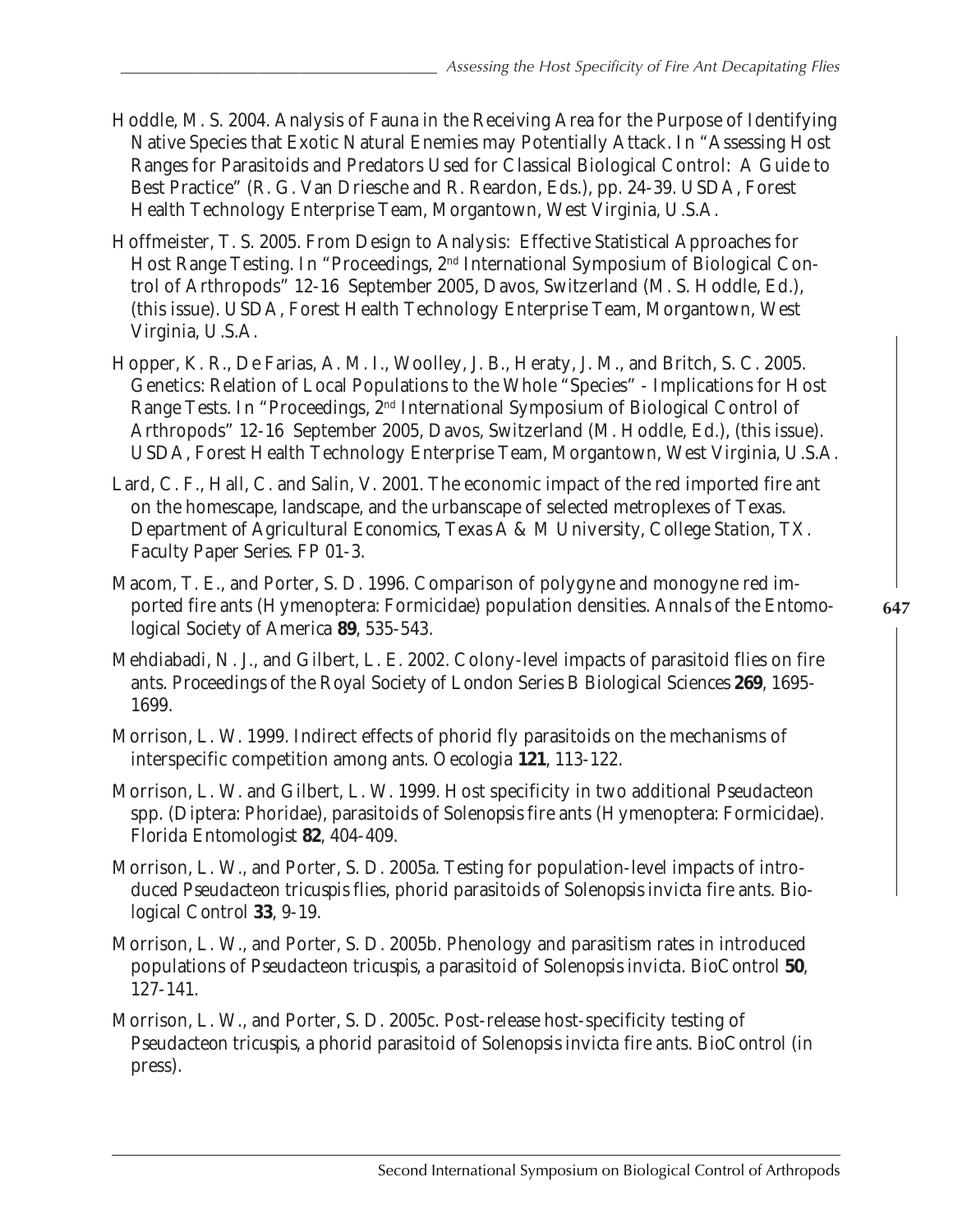- Orr, M. R., Seike, S. H., Benson, W. W., and Gilbert, L.E. 1995. Flies suppress fire ants. *Nature* **373**, 292-293.
- Parkman, P., Vail, K., Rashid, J., Oliver, J., Pereira, R. M., Porter, S. D., Shires, M., Haun, G., Powell, S., Thead, L., and Vogt, J. T. 2005. Establishment and spread of *Pseudacteon curvatus* in Tennessee. Annual Imported Fire Ant Conference, April 2005, Gulfport, Mississippi, U.S.A.
- Pereira, R. M., Williams, D. F., Becnel, J. J., and Oi, D. H. 2002. Yellow-head disease caused by a newly discovered *Mattesia* sp. in populations of the red imported fire ant, *Solenopsis invicta*. *Journal of Invertebrate Pathology* **81**, 45-48.
- Porter, S. D. 1998a. Biology and behavior of *Pseudacteon* decapitating flies (Diptera: Phoridae) that parasitize *Solenopsis* fire ants (Hymenoptera: Formicidae). *Florida Entomologist* **81**, 292-309.
- Porter, S. D. 1998b. Host-specific attraction of *Pseudacteon* flies (Diptera: Phoridae) to fire ant colonies in Brazil. *Florida Entomologist* **81**, 423-429.
- Porter, S. D. 2000. Host specificity and risk assessment of releasing the decapitating fly, *Pseudacteon curvatus*, as a classical biocontrol agent for imported fire ants. *Biological Control* **19**, 35-47.
- Porter, S. D., and Alonso, L. E. 1999. Host specificity of fire ant decapitating flies (Diptera: Phoridae) in laboratory oviposition tests. *Journal of Economic Entomology* **92**, 110-114.
- **648** Porter, S. D., and Gilbert, L. E. 2004. Assessing Host Specificity and Field Release Potential of Fire Ant Decapitating Flies (Phoridae: *Pseudacteon*). *In* "Assessing Host Ranges for Parasitoids and Predators Used for Classical Biological Control: A Guide to Best Practice" (R. G. Van Driesche and R. Reardon, Eds.), pp. 152-176. USDA, Forest Health Technology Enterprise Team, Morgantown, West Virginia, U.S.A.
	- Porter, S. D., and Pesquero, M. A. 2001. Illustrated key to *Pseudacteon* decapitating flies (Diptera: Phoridae) that attack *Solenopsis saevissima* complex fire ants in South America. *Florida Entomologist* **84**, 691-699.
	- Porter, S. D., Pesquero, M. A., Campiolo, S., and Fowler, H. G. 1995a. Growth and development of *Pseudacteon* phorid fly maggots (Diptera: Phoridae) in the heads of *Solenopsis* fire ant workers (Hymenoptera: Formicidae). *Environmental Entomology* **24**, 475-479.
	- Porter, S. D., Vander Meer, R. K., Pesquero, M. A., Campiolo, S., and Fowler, H. G. 1995b. *Solenopsis* (Hymenoptera: Formicidae) fire ant reactions to attacks of *Pseudacteon* flies (Diptera: Phoridae) in Southeastern Brazil. *Annals of the Entomological Society of America* **88**, 570-575.
	- Porter, S. D., Fowler, H. G., Campiolo, S., and Pesquero, M. A. 1995c. Host specificity of several *Pseudacteon* (Diptera: Phoridae) parasites of fire ants (Hymenoptera: Formicidae) in South America. *Florida Entomologist* **78**, 70-75.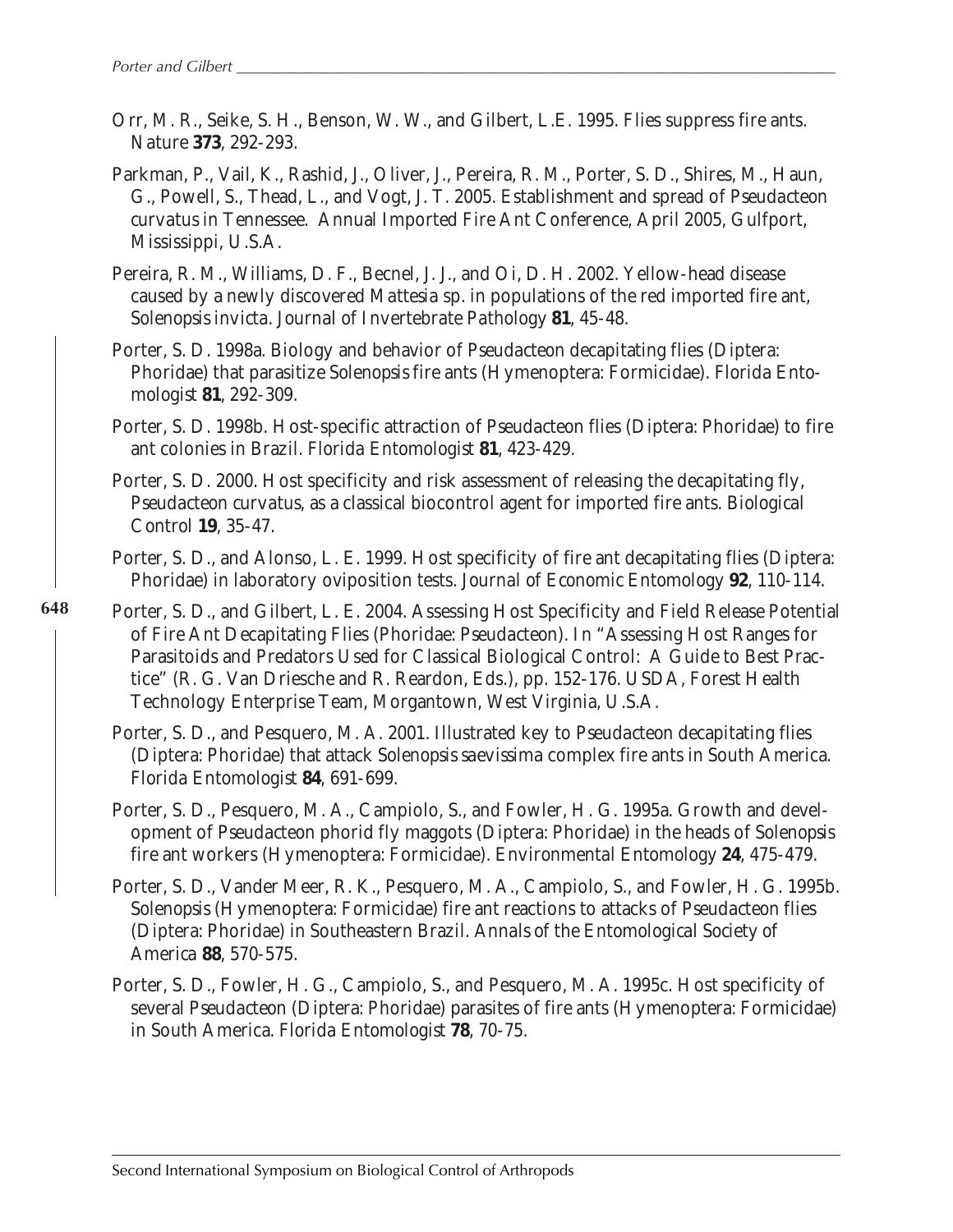- Porter, S. D., Williams, D. F., Patterson, R. S., and Fowler, H. G. 1997. Intercontinental differences in the abundance of *Solenopsis* fire ants (Hymenoptera: Formicidae): an escape from natural enemies? *Environmental Entomology* **26**, 373-384.
- Porter, S. D., Nogueira de Sá, L. A., Flanders, K., and Thompson, L. 1999. Field Releases of the Decapitating Fly *Pseudacteon tricuspis*. *In* "Proceedings of the 1999 Imported Fire Ant Conference," p. 102. Charleston, South Carolina, U.S.A.
- Porter, S. D., Nogueira de Sá, L. A., and Morrison, L. W. 2004. Establishment and dispersal of the fire ant decapitating fly *Pseudacteon tricuspis* in North Florida. *Biological Control* **29**, 179-188.
- Sands, D. P. A., and Van Driesche, R. G. 2004. Using the Scientific Literature to Estimate the Host Range of a Biological Control Agent. *In* "Assessing Host Ranges for Parasitoids and Predators Used for Classical Biological Control: A Guide to Best Practice" (R. G. Van Driesche and R. Reardon, Eds.), pp. 15-23. USDA, Forest Health Technology Enterprise Team, Morgantown, West Virginia, U.S.A.
- Van Driesche, R. G., and Murray, T. J. 2004. Overview of Testing Schemes and Designs Used to Estimate Host Ranges. *In* "Assessing Host Ranges for Parasitoids and Predators Used for Classical Biological Control: A Guide to Best Practice " (R. G. Van Driesche and R. Reardon, Eds.), pp. 68-89. USDA, Forest Health Technology Enterprise Team, Morgantown, West Virginia, U.S.A.
- Van Driesche, R. G., and Reardon, R. (Eds.) 2004. "Assessing Host Ranges for Parasitoids and Predators Used for Classical Biological Control: A Guide to Best Practice," USDA, Forest Health Technology Enterprise Team, Morgantown, West Virginia, U.S.A.
- Vander Meer, R. K. and Porter, S. D. 2002. Fire ant, *Solenopsis invicta*, Worker Alarm Pheromones Attract *Pseudacteon* Phorid Flies. *In* "Proceedings of the 2002 Imported Fire Ant Conference," p. 77-80. Athens, Georgia, U.S.A.
- Vazquez, R. J., and Porter, S. D. 2005. Re-confirming host specificity of field released *Pseudacteon curvatus* decapitating flies in Florida. *Florida Entomologist* (in press).
- Vazquez, R. J., Porter, S. D., and Briano, J. A. 2004. Host specificity of a new biotype of the fire ant decapitating fly *Pseudacteon curvatus* from Northern Argentina. *Environmental Entomology* **33**, 1436-1441.
- Vazquez, R. J., Porter, S. D., and Briano, J. A. 2005**.** Field release and establishment of the decapitating fly *Pseudacteon curvatus* on red imported fire ants in Florida. *BioControl* (in press).
- Vogt, J. T., and Streett, D. A. 2003. *Pseudacteon curvatus* (Diptera: Phoridae) laboratory parasitism, release and establishment in Mississippi*. Journal of Entomological Science* **38**, 317-320.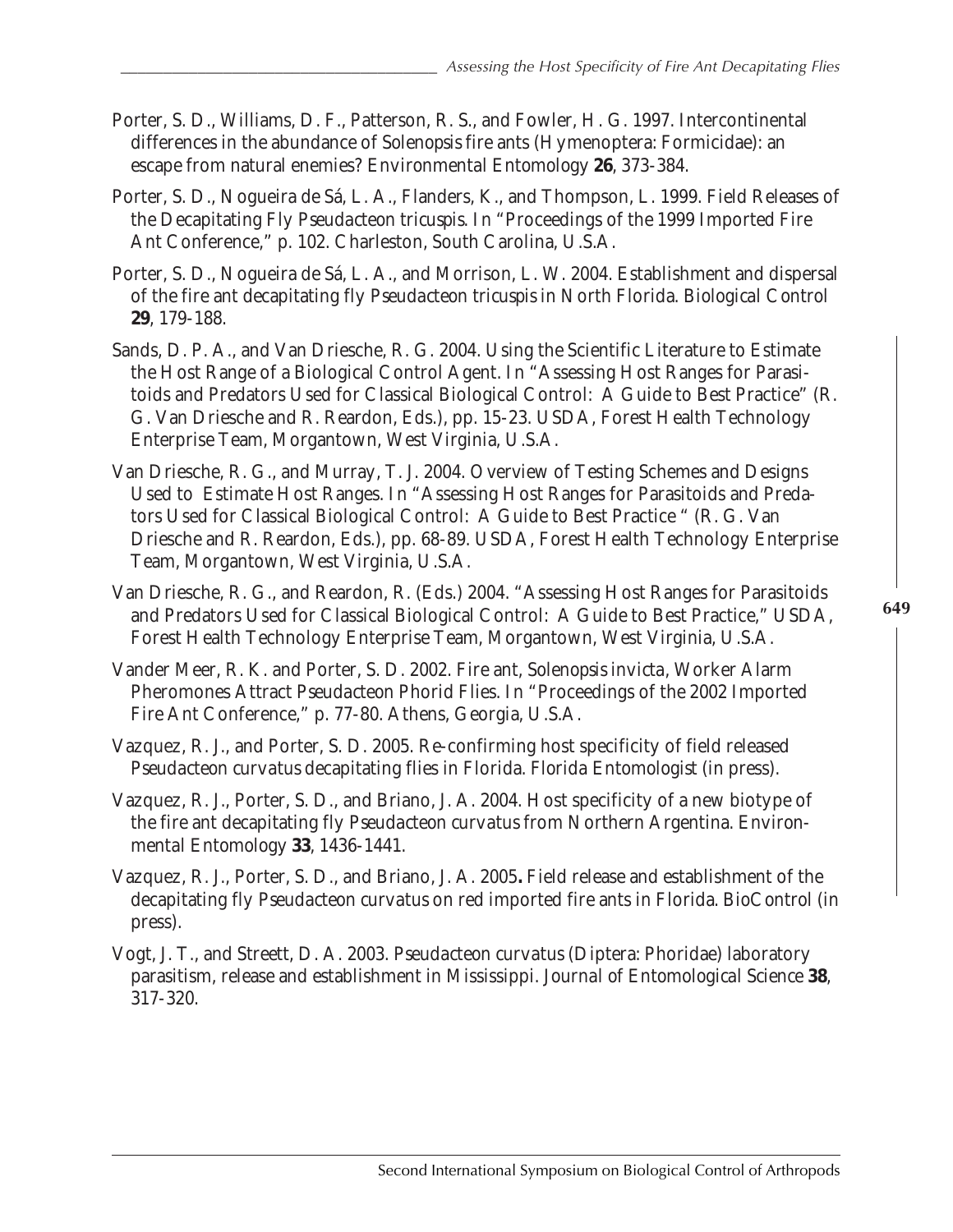- Withers, T. M., and Browne, L. B. 2004. Behavioral and Physiological Processes Affecting Outcomes of Host Range Testing. *In* "Assessing Host Ranges for Parasitoids and Predators Used for Classical Biological Control: A Guide to Best Practice" (R. G. Van Driesche and R. Reardon, Eds.), pp. 40-55. USDA, Forest Health Technology Enterprise Team, Morgantown, West Virginia, U.S.A.
- Withers, T. M., and Mansfield, S. 2005. Choice or No-Choice Tests? Effects of Experimental Design on the Expression of Host Range. *In* "Proceedings, 2nd International Symposium of Biological Control of Arthropods" 12-16 September 2005, Davos, Switzerland (M. S. Hoddle, Ed.), (this issue). USDA, Forest Health Technology Enterprise Team, Morgantown, West Virginia, U.S.A.
- Wojcik, D. P., Allen, C. R., Brenner, R. J., Forys, E. A., Jouvenaz, D. P., and Lutz, R. S. 2001. Red imported fire ants: impact on biodiversity. *American Entomologist* **47**, 16-23.
- Wuellner, C. T., Dall'Aglio-Holvorcem, C. G., Benson, W. W., and Gilbert, L.E. 2002. Phorid fly (Diptera: Phoridae) oviposition behavior and fire ant (Hymenoptera: Formicidae) reaction to attack differ according to phorid species. *Annals of the Entomological Society of America* **95**, 257-266.
- Zacaro, A. A., and Porter, S. D. 2003. Female reproductive system of the decapitating fly *Pseudacteon wasmanni* Schmitz (Diptera: Phoridae). *Arthropod Structure and Development* **31**, 329-337.
- Zilahi-Balogh, G. M. G., Kok, L. T., and Salom, S. M. 2005. A predator case history: *Laricobius nigrinus*, a derodontid beetle introduced against the hemlock woolly adelgid. *In* "Proceedings, 2<sup>nd</sup> International Symposium of Biological Control of Arthropods" 12-16 September 2005, Davos, Switzerland (M. S. Hoddle, Ed.), (this issue). USDA, Forest Health Technology Enterprise Team, Morgantown, West Virginia, U.S.A.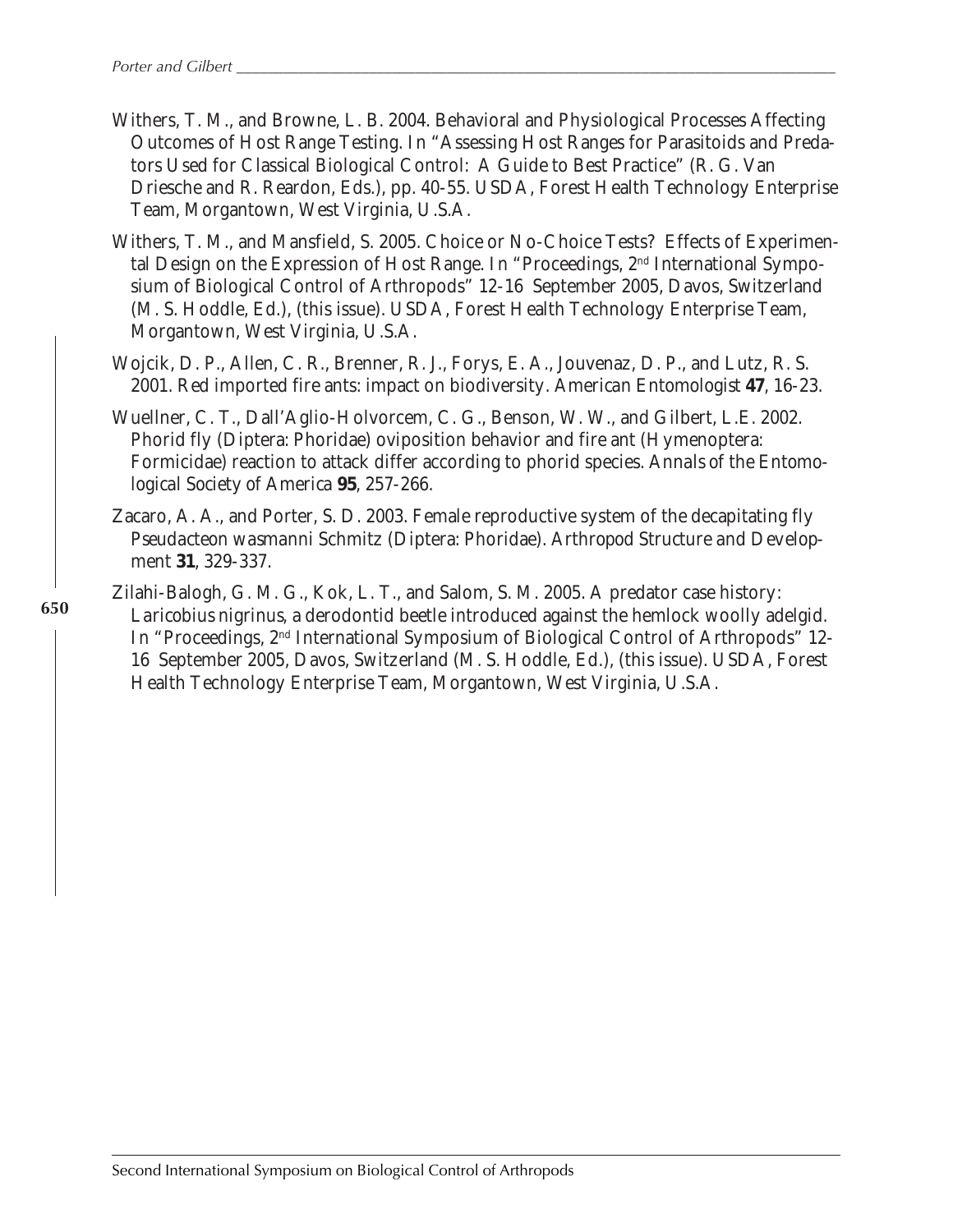# Forest Health Technology Enterprise Team

# **TECHNOLOGY TRANSFER**





*Forest Health Technology Enterprise Team—Morgantown, West Virginia*



United States Department of **Agriculture** 

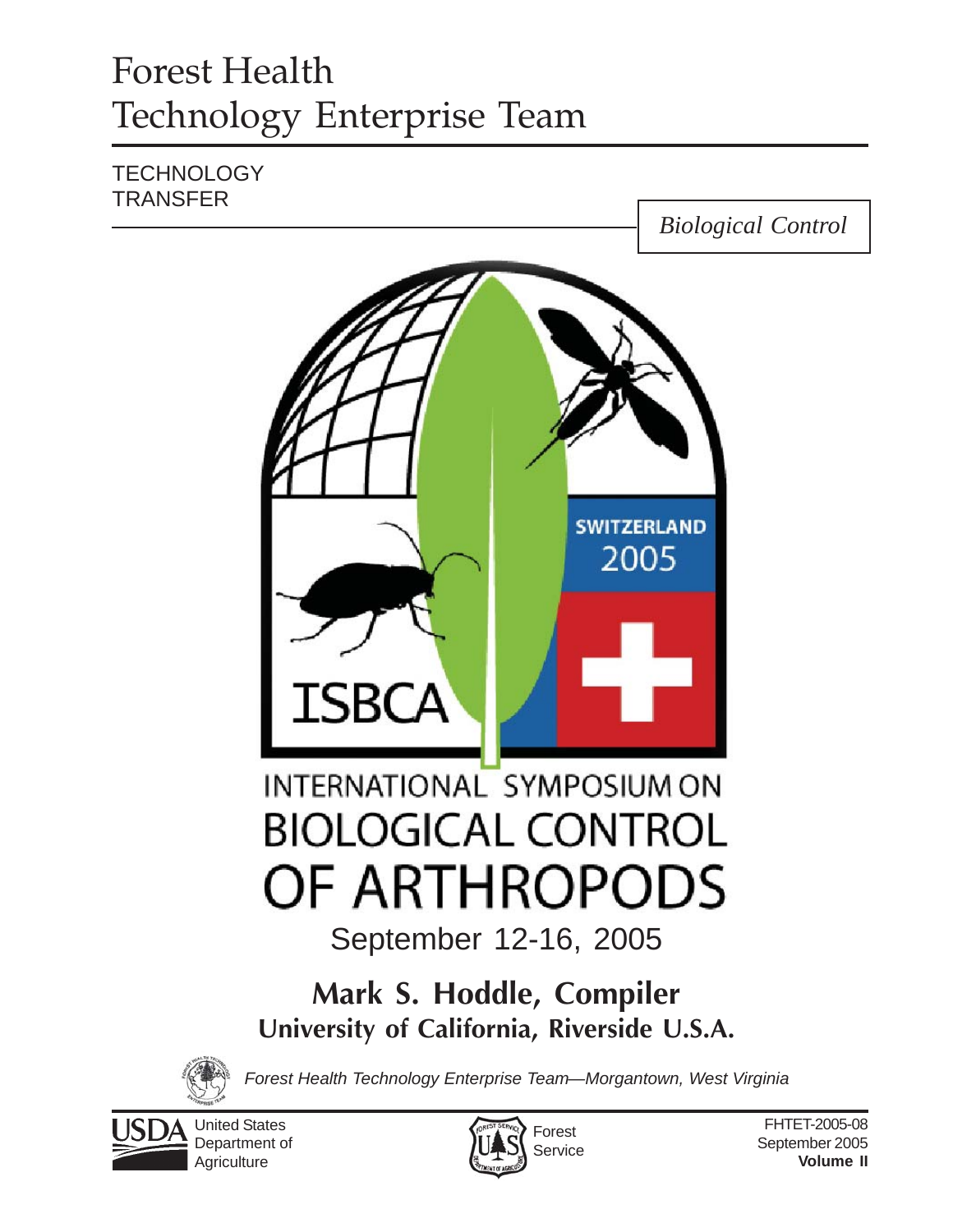Papers were submitted in an electronic format, and were edited to achieve a uniform format and typeface. Each contributor is responsible for the accuracy and content of his or her own paper. Statements of the contributors from outside of the U.S. Department of Agriculture may not necessarily reflect the policy of the Department.

The use of trade, firm, or corporation names in this publication is for the information and convenience of the reader. Such use does not constitute an official endorsement or approval by the U.S. Department of Agriculture of any product or service to the exclusion of others that may be suitable.

Any references to pesticides appearing in these papers does not constitute endorsement or recommendation of them by the conference sponsors, nor does it imply that uses discussed have been registered. Use of most pesticides is regulated by state and federal laws. Applicable regulations must be obtained from the appropriate regulatory agency prior to their use.

CAUTION: Pesticides can be injurious to humans, domestic animals, desirable plants, and fish and other wildlife if they are not handled and applied properly. Use all pesticides selectively and carefully. Follow recommended practices given on the label for use and disposal of pesticides and pesticide containers.

The U.S. Department of Agriculture (USDA) prohibits discrimination in all its programs and activities on the basis of race, color, national origin, sex, religion, age, disability, political beliefs, sexual orientation, or marital or family status. (Not all prohibited bases apply to all programs.) Persons with disabilities who require alternative means for communication of program information (Braille, large print, audiotape, etc.) should contact USDA's TARGET Center at 202-720-2600 (voice and TDD).

To file a complaint of discrimination, write USDA, Director, Office of Civil Rights, Room 326-W, Whitten Building, 1400 Independence Avenue, SW, Washington, D.C. 20250-9410 or call 202-720-5964 (voice and TDD). USDA is an equal opportunity provider and employer.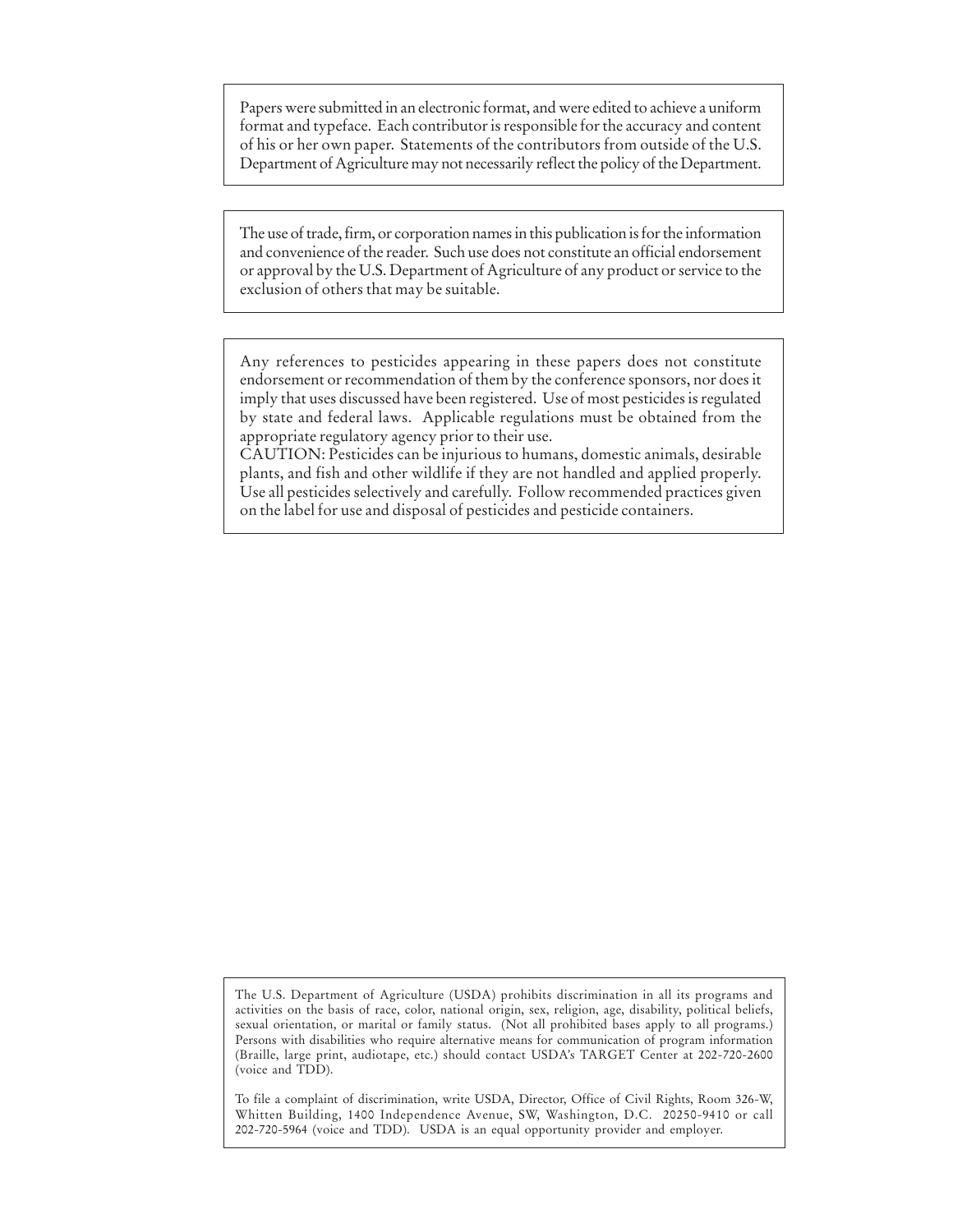# **SECOND INTERNATIONAL SYMPOSIUM ON BIOLOGICAL CONTROL OF ARTHROPODS**

**DAVOS, SWITZERLAND SEPTEMBER 12-16, 2005**

USDA Forest Service Publication FHTET-2005-08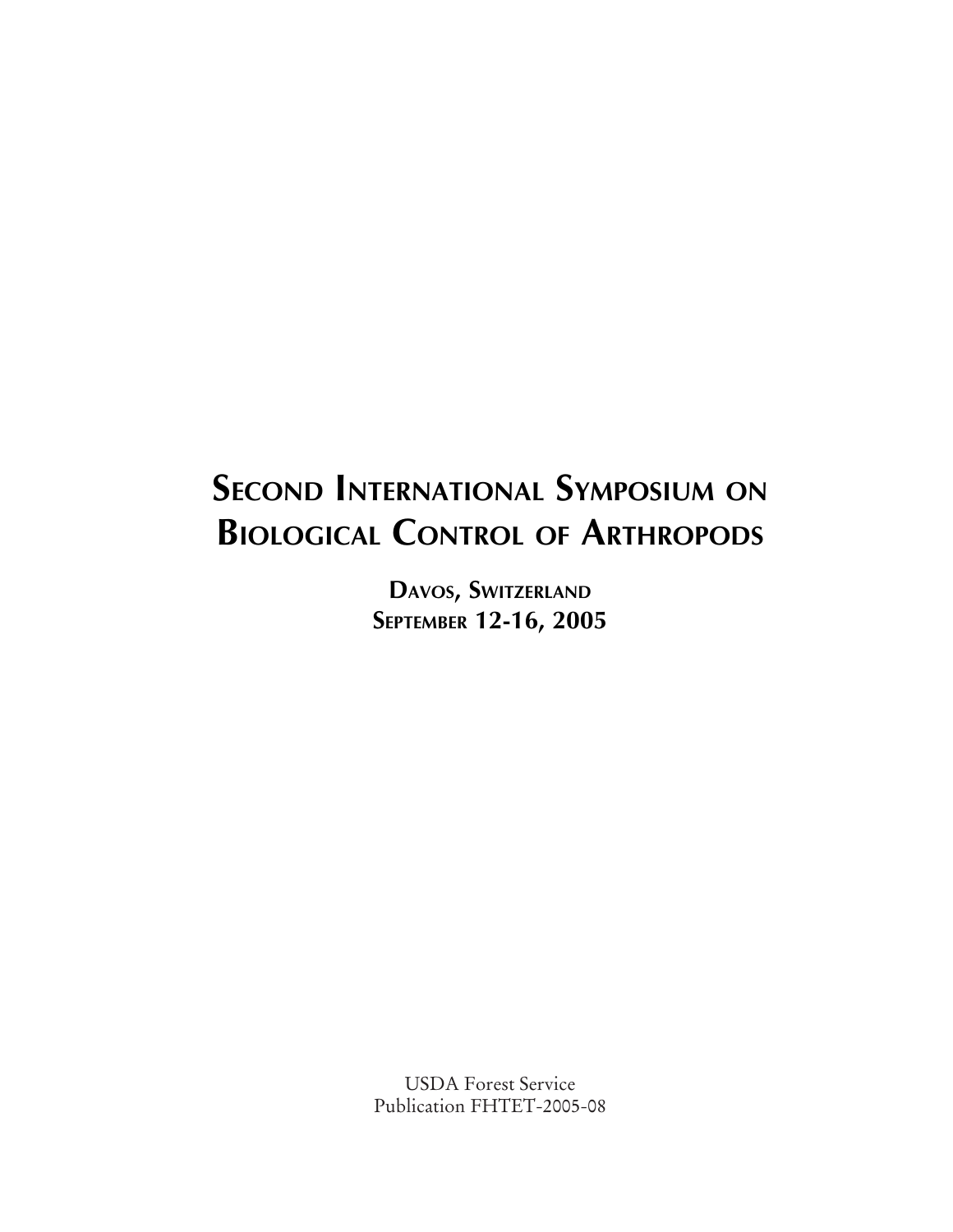# **CONTENTS – VOLUME I**

*\_\_\_\_\_\_\_\_\_\_\_\_\_\_\_\_\_\_\_\_\_\_\_\_\_\_\_\_\_\_\_\_\_\_\_\_\_\_\_\_\_\_\_\_\_\_\_\_\_\_\_\_\_\_\_\_\_\_\_\_\_\_\_\_\_\_\_\_\_\_\_\_\_\_\_\_\_\_\_\_\_\_\_*

### **SESSION 1: INVASION BIOLOGY AND LESSONS FOR BIOLOGICAL CONTROL**

| Reconstructing an Ecosystem: A Theory Unifying Invasion Biology and Biological                                                                                                     |
|------------------------------------------------------------------------------------------------------------------------------------------------------------------------------------|
| Classical Biological Control of the Alfalfa Weevil in Japan by Masami Takagi,<br>Masami Okumura, Megumi Shoubu, Akinori Shiraishi, and Takatoshi Ueno  14                          |
| The Invasion of the Western Corn Rootworm, Diabrotica vergifera virgifera, in Europe<br>and Potential for Classical Biological Control by Stefan Toepfer, Feng Zhang,              |
| Identifying the Donor Region within the Home Range of an Invasive Species:<br>Implications for Classical Biological Control of Arthropod Pests by Mark S. Hoddle29                 |
| Impact of Intraspecific and Intraguild Predation on Predator Invasion and Coexistence:<br>Can Exotic Ladybeetles Displace Native Species? by Paul C. J. Van Rijn, Giovanni Burgio, |

# **SESSION 2: BIOLOGICAL CONTROL OF ARTHROPODS OF CONSERVATION IMPORTANCE**

| Biological Control of Arthropods of Conservation Importance by Mark S. Hoddle and                                                                                                                                                                                               |  |
|---------------------------------------------------------------------------------------------------------------------------------------------------------------------------------------------------------------------------------------------------------------------------------|--|
| The Successful Control of Orthezia insignis on St. Helena Island Saves Natural<br>Populations of Endemic Gumwood Trees, Commidendrum robustum                                                                                                                                   |  |
| Evaluating Risks of Introducing a Predator to an Area of Conservation Value:                                                                                                                                                                                                    |  |
| The Horse-Chestnut Leaf Miner in Europe – Prospects and Constraints for Biological<br>Control by Marc Kenis, Rumen Tomov, Ales Svatos, Peter Schlinsog, Carlos Lopez Vaamonde,<br>Werner Heitland, Giselher Grabenweger, Sandrine Girardoz, Jona Freise, and Nikolaos Avtzis 77 |  |
| Metamasius callizona is Destroying Florida's Native Bromeliads by Howard Frank and                                                                                                                                                                                              |  |
| Biological Control of the European Green Crab, Carcinus maenas: Natural Enemy<br>Evaluation and Analysis of Host Specificity by Armand M. Kuris, Kevin D. Lafferty and                                                                                                          |  |

## **SESSION 3: RECENT SUCCESSES OF CLASSICAL BIOLOGICAL CONTROL: AN IMPACT ANALYSIS**

Establishment of *Peristenus* spp. in Northern California for the Control of *Lygus* spp. *by Charles H. Pickett, Dominique Coutinout, Kim A. Hoelmer, and Ulrich Kuhlmann ................* 116 **VII**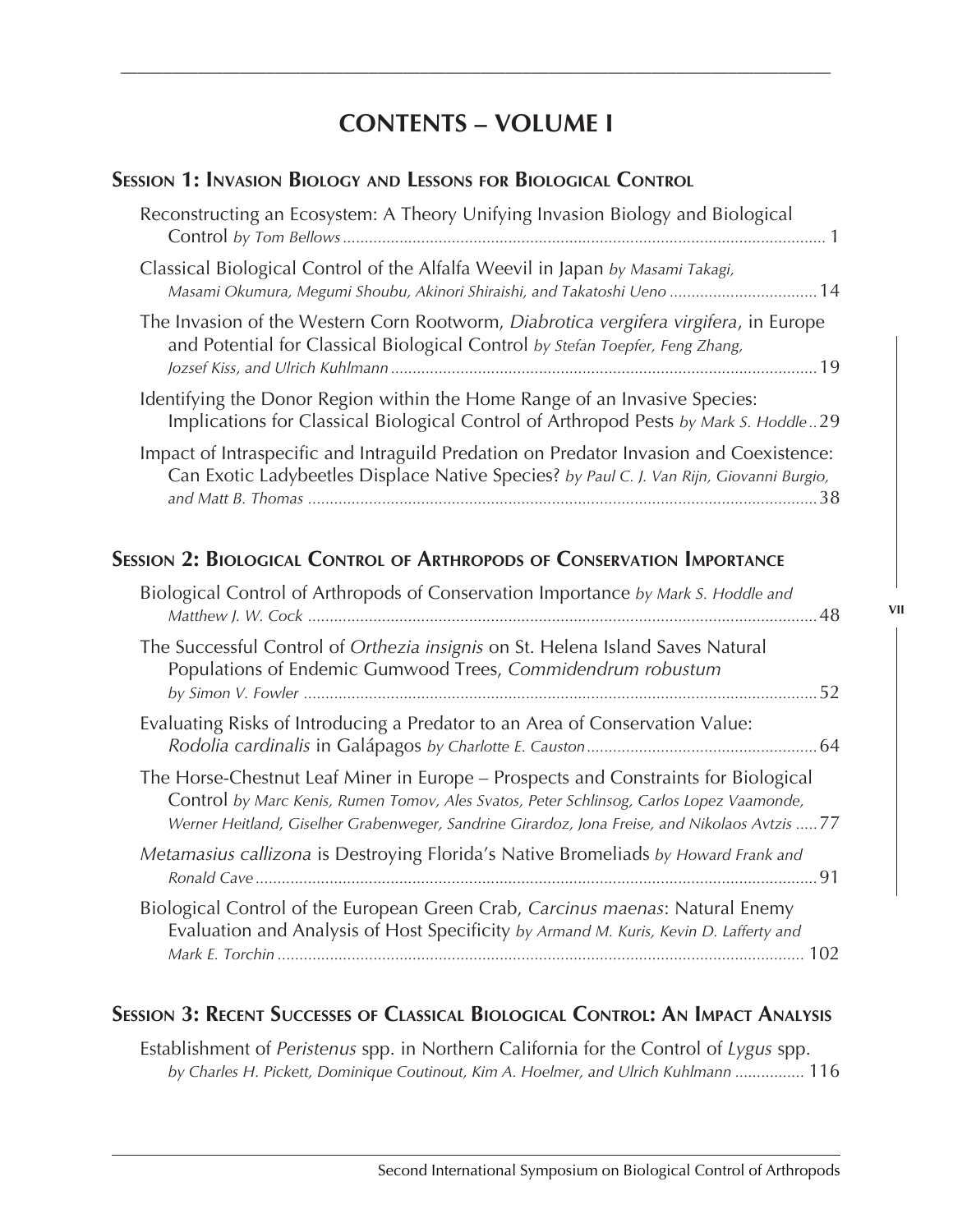| Classical Biological Control of Codling Moth: The California Experience                                                                                                                                                                                  |
|----------------------------------------------------------------------------------------------------------------------------------------------------------------------------------------------------------------------------------------------------------|
| The Impact of Parasitoids on Plutella xylostella Populations in South Africa and the<br>Successful Biological Control of the Pest on the Island of St. Helena                                                                                            |
| Establishment in North America of Tetrastichus setifer Thomson (Hymenoptera:<br>Eulophidae), a Parasitoid of Lilioceris lilii (Coleopetera: Chrysomelidae)<br>by Lisa Tewksbury, Marion S. Gold, Richard A. Casagrande, and Marc Kenis 142               |
| Retrospective Evaluation of the Biological Control Program for Bemisia tabaci<br>Biotype "B" in the U.S.A. by John Goolsby, Paul De Barro, Kim Hoelmer, and Alan Kirk  144                                                                               |
| <b>SESSION 4: CULTURAL MANIPULATIONS TO ENHANCE BIOLOGICAL CONTROL</b>                                                                                                                                                                                   |
| Cultural Manipulations to Enhance Biological Control in Australia and New Zealand:<br>Progress and Prospects by Geoff M. Gurr, Steve D. Wratten, Patrik Kehrli,                                                                                          |
| Role of Habitat Management Technologies in the Control of Cereal Stem and Cob<br>Borers in Sub-Saharan Africa by Adenirin Chabi-Olaye, Christian Borgemeister,<br>Christian Nolte, Fritz Schulthess, Saka Gounou, Rose Ndemah, and Mamoudou Sétamou  167 |
| The Potential Role of Insect Suppression in Increasing the Adoption of Cover Crops<br>by George E. Heimpel, Paul M. Porter, David W. Ragsdale, Robert Koch, Zhishan Wu,                                                                                  |
| Using Synthetic Herbivor-Induced Plant Volatiles to Enhance Conservation<br>Biological Control: Field Experiments in Hops and Grapes by David G. James,                                                                                                  |
| <b>SESSION 5: CONTRIBUTION OF BIOLOGICAL CONTROL TO THE GLOBAL DEVELOPMENT</b><br><b>AGENDA</b>                                                                                                                                                          |
| Biological Control in The Neotropics: A Selective Review With Emphasis on<br>Cassava by Anthony C. Bellotti, Elsa L. Melo, Bernardo Arias, Carlos J. Herrera,<br>María del P. Hernández, Claudia M. Holguín, José M. Guerrero, and Harold Trujillo  206  |

*\_\_\_\_\_\_\_\_\_\_\_\_\_\_\_\_\_\_\_\_\_\_\_\_\_\_\_\_\_\_\_\_\_\_\_\_\_\_\_\_\_\_\_\_\_\_\_\_\_\_\_\_\_\_\_\_\_\_\_\_\_\_\_\_\_\_\_\_\_\_\_\_\_\_\_\_\_\_\_\_\_\_\_*

- Hunger, Poverty, and Protection of Biodiversity: Opportunities and Challenges for Biological Control *by Moses T.K. Kairo ................................................................................* 228 Classical Biological Control of Citrus Pests in Florida and the Caribbean: Interconnections and Sustainability *by Marjorie A. Hoy ..................................................* 237
- Conservation and Enhancement of Biological Control Helps to Improve Sustainable Production of Brassica Vegetables in China and Australia *by Shu-sheng Liu, Zu-hua Shi, Michael J. Furlong, and M. P. Zalucki ........................................................................................* 254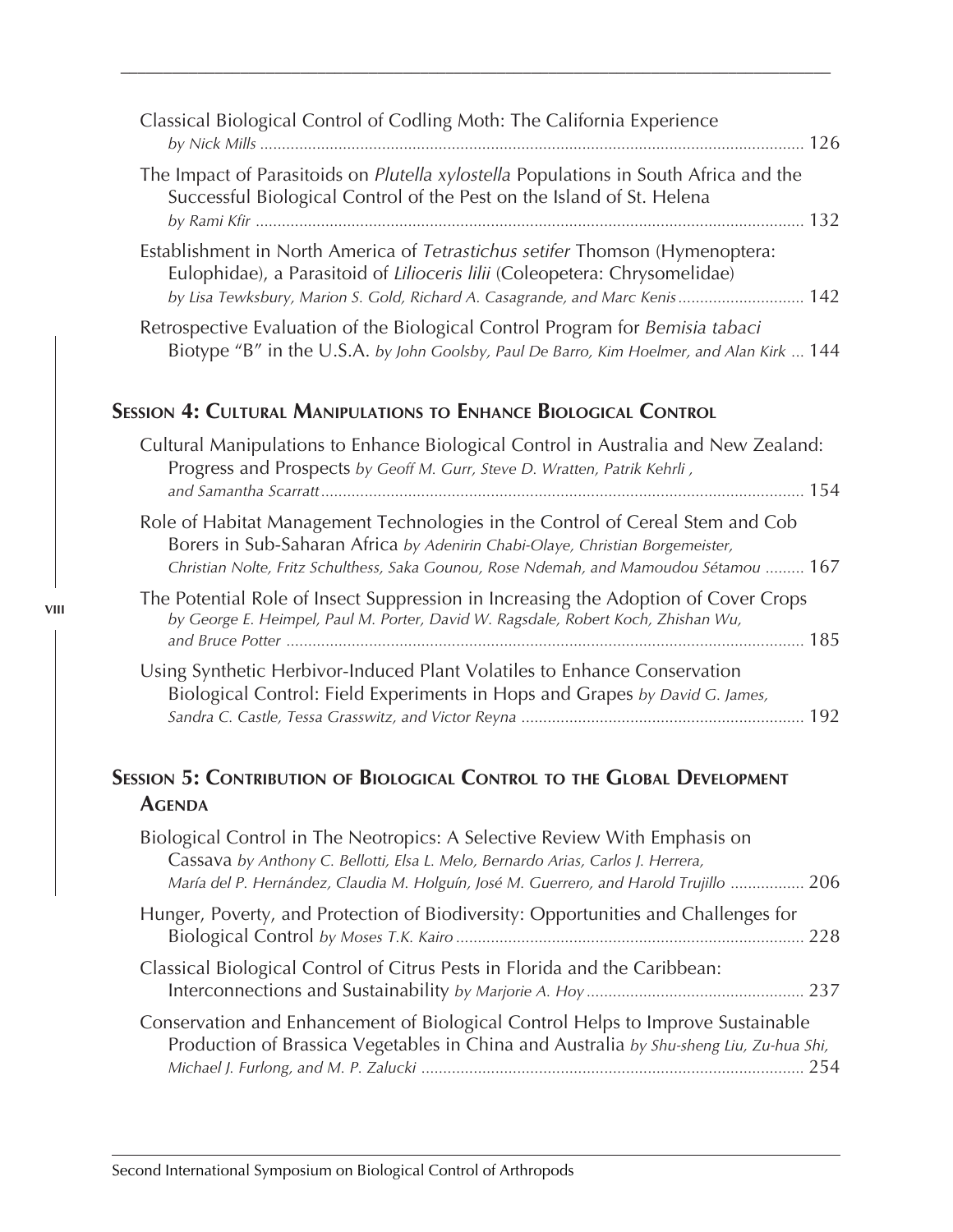| Biological Control of Fruit Piercing Moth (Eudocima fullonia [Clerck]) (Lepidoptera:<br>Noctuidae) in the Pacific: Exploration, Specificity, and Evaluation of Parasitoids |     |
|----------------------------------------------------------------------------------------------------------------------------------------------------------------------------|-----|
| Session 6: Implementation of Biological Control through Farmer Participatory<br><b>TRAINING AND RESEARCH</b>                                                               |     |
| Impact of Educating Farmers About Biological Control in Farmer Field Schools                                                                                               |     |
| The Role and Significance of Farmer Participation in Biocontrol-Based IPM for<br>Brassica Crops in East Africa by Brigitte Nyambo and Bernhard Löhr  290                   |     |
| Case Study on Organic Versus Conventional Cotton in Karimnagar, Andhira<br>Pradesh, India by Daniel Anand Raj, K. Sridhar, Arun Ambatipudi, H. Lanting,                    |     |
| Case Study: Knowledge Transfer in Cabbage IPM Through Farmer Participatory<br>Training in DPR Korea by Manfred Grossrieder, Beate Kiefer, Song Il Kang,                    |     |
| Implementation of Biological Control in Glasshouse Horticulture in the Netherlands                                                                                         |     |
| Session 7: Compatibility of Insect-Resistant Transgenic Plants with Biological<br><b>CONTROL</b>                                                                           |     |
| Compatibility of Insect-Resistant Transgenic Plants with Biological Control                                                                                                |     |
| Assessing the Influence of Bt Crops on Natural Enemies by Graham Head 346                                                                                                  |     |
| Integration of Bt Maize in IPM Systems: A U.S. Perspective by Richard L. Hellmich,                                                                                         |     |
| Field Abundances of Insect Predators and Insect Pests on $\delta$ -Endotoxin-Producing<br>Transgenic Cotton in Northern China by Kongming Wu, Kejian Lin, Jin Miao,        |     |
| Functional Non-Target Differences Between Bt and Conventional Cotton                                                                                                       |     |
| Integration of Bt Cotton in IPM systems: An Australian Perspective by Gary P. Fitt                                                                                         | 381 |

*\_\_\_\_\_\_\_\_\_\_\_\_\_\_\_\_\_\_\_\_\_\_\_\_\_\_\_\_\_\_\_\_\_\_\_\_\_\_\_\_\_\_\_\_\_\_\_\_\_\_\_\_\_\_\_\_\_\_\_\_\_\_\_\_\_\_\_\_\_\_\_\_\_\_\_\_\_\_\_\_\_\_\_*

**IX**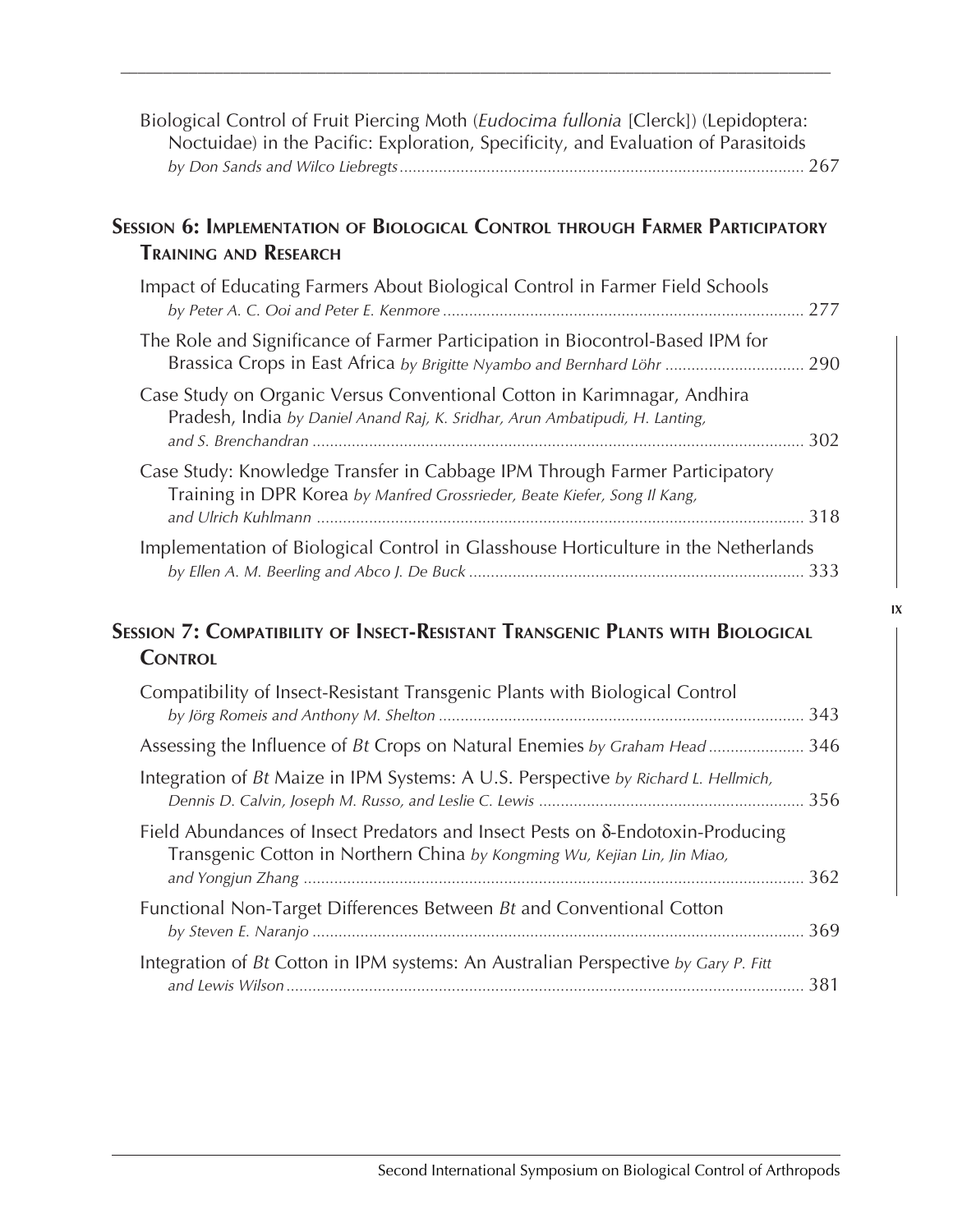# **CONTENTS – VOLUME II**

*\_\_\_\_\_\_\_\_\_\_\_\_\_\_\_\_\_\_\_\_\_\_\_\_\_\_\_\_\_\_\_\_\_\_\_\_\_\_\_\_\_\_\_\_\_\_\_\_\_\_\_\_\_\_\_\_\_\_\_\_\_\_\_\_\_\_\_\_\_\_\_\_\_\_\_\_\_\_\_\_\_\_\_*

# **SESSION 8: THE ROLE OF FOOD SUPPLEMENTS IN BIOLOGICAL CONTROL**

| Interactive-Web of Factors Governing Effective Natural Enemy Foraging Behavior:<br>Overview of Food Resources as a Critical Component by D. M. Olson, W. J. Lewis,           |  |
|------------------------------------------------------------------------------------------------------------------------------------------------------------------------------|--|
| Impacts of Sugar Feeding on Parasitoid Behavior in the Field by Jana C. Lee and                                                                                              |  |
| Gustatory Acceptance, Longevity, and Utilization of Nectar and Honeydew Sugars<br>by Anaphes iole, an Egg Parasitiod of Lygus Bugs by Livy Williams III, Timberley M. Roane, |  |
| The Vegetarian Side of Carnivores: Use of Non-Prey Food by Parasitoids and                                                                                                   |  |
| When Does Alternative Food Promote Biological Pest Control? by Maurice W. Sabelis                                                                                            |  |

# **SESSION 9: OVERVIEW OF THE ROLE OF GENERALIST PREDATORS IN BIOLOGICAL CONTROL**

| Overview of the Role of Generalist Predators in Biological Control                                                                                                          |
|-----------------------------------------------------------------------------------------------------------------------------------------------------------------------------|
| Field Test of the Effectiveness of Ladybirds in Controlling Aphids by Pavel Kindlmann,                                                                                      |
| Spiders in Space: How Landscape-Wide Movement of Generalist Predators Influences<br>Local Density, Species Richness, and Biocontrol by Martin H. Schmidt, Indra Roschewitz, |
| The Role of Alternative Prey in Sustaining Predator Populations by James D. Harwood                                                                                         |
| Nocturnal Predators and Their Impact on Lepidopteran Eggs in Annual Crops:                                                                                                  |
| Exploring the Relationship Among Predator Diversity, Intraguild Predation, and                                                                                              |

# **SESSION 10: AUGMENTATIVE BIOLOGICAL CONTROL IN OUTDOOR ANNUAL CROPS**

| Artificial Diet for Rearing Trichogramma Wasps (Hymenoptera: Trichogrammatidae)        |
|----------------------------------------------------------------------------------------|
| with Emphasis on Protein Utilization by Simon Grenier, Silvia M. Gomes, Gérard Febvay, |
|                                                                                        |

Large-Scale Augmentative Biological Control of Asian Corn Borer Using *Trichogramma* in China: A Success Story *by Zhenying Wang, Kanglai He, and Su Yan ..* 487

**X**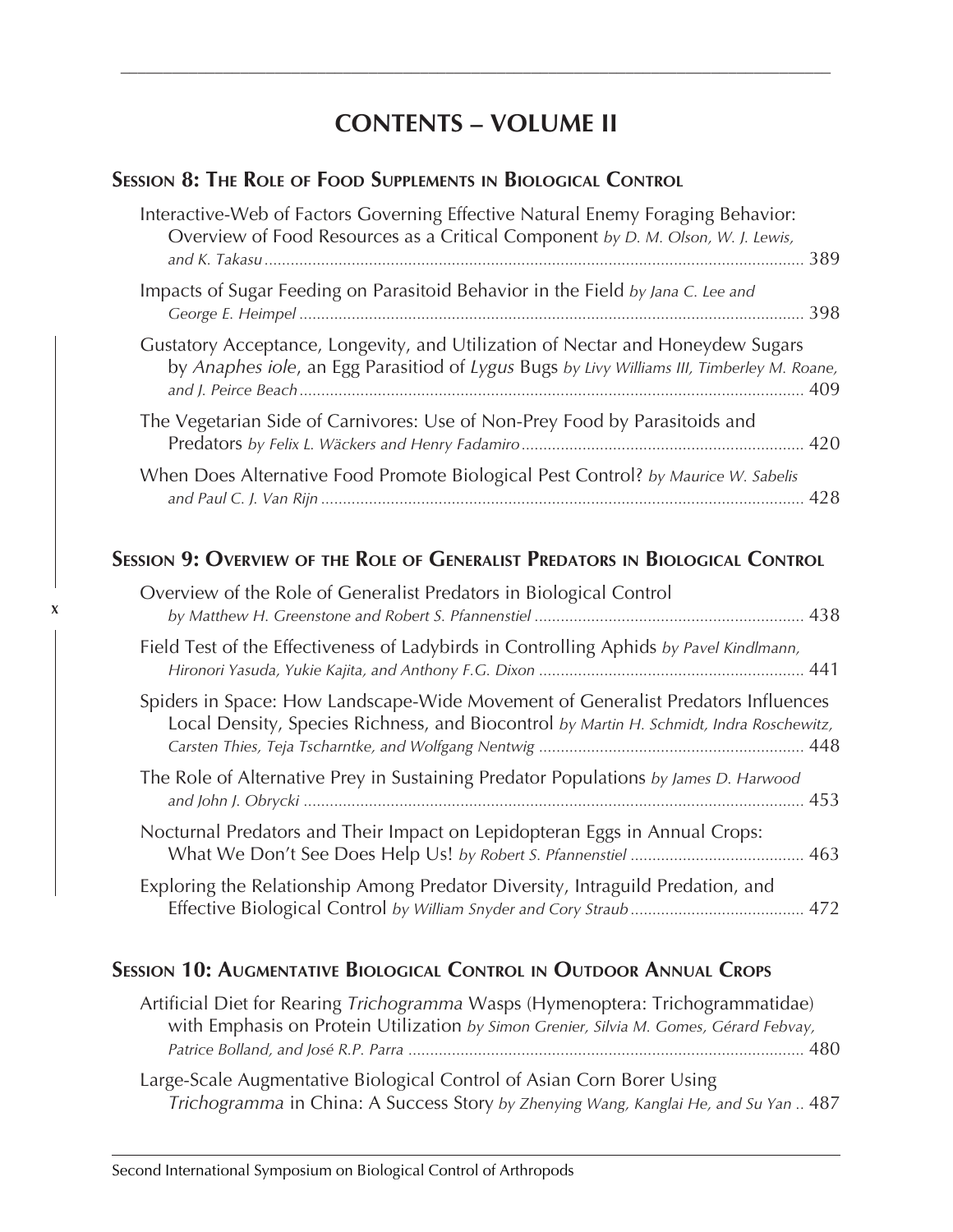| Effective Augmentative Biological Control – Importance of Natural Enemy Dispersal,<br>Host Location, and Post-Release Assessment by Mark G. Wright, Thomas P. Kuhar, |      |
|----------------------------------------------------------------------------------------------------------------------------------------------------------------------|------|
| Removal of a Predatory Bug from a Biological Control Package Facilitated an<br>Augmentative Program in Israeli Strawberry by Moshe Coll, Inbar Shouster, and         | -501 |
| Research-Potential Versus Field-Applied Success and Use of Augmented Natural<br>Enemies in North American Field Crops by Kent M. Daane, Rodrigo Krugner, and         | 510  |

*\_\_\_\_\_\_\_\_\_\_\_\_\_\_\_\_\_\_\_\_\_\_\_\_\_\_\_\_\_\_\_\_\_\_\_\_\_\_\_\_\_\_\_\_\_\_\_\_\_\_\_\_\_\_\_\_\_\_\_\_\_\_\_\_\_\_\_\_\_\_\_\_\_\_\_\_\_\_\_\_\_\_\_*

# **SESSION 11: AUGMENTATIVE BIOLOGICAL CONTROL IN GREENHOUSES**

| Effects of Intraguild Predation and Interspecific Competititon among Biological<br>Control Agents in Augmentative Biological Control in Greenhouses by Eizi Yano . 523                                                                                     |
|------------------------------------------------------------------------------------------------------------------------------------------------------------------------------------------------------------------------------------------------------------|
| Implementation of Biological Control in Greenhouses in Latin America: How Far                                                                                                                                                                              |
| Augmentative Biological Control in Greenhouses: Experiences from China by Li Zheng,                                                                                                                                                                        |
| Compatibility Conflict: Is the Use of Biological Control Agents with Pesiticides                                                                                                                                                                           |
| Biological Control of Whiteflies and Western Flower Thrips in Greenhouse Sweet<br>Peppers with the Phytoseiid Predatory Mite Amblyseius swirskii Athias-Henriot<br>(Acari: Phytoseiidae) by Karel Bolckmans, Yvonne van Houten, and Hans Hoogerbrugge  555 |

# **SESSION 12: ENVIRONMENTAL RISK ASSESSMENT OF INVERTEBRATE BIOLOGICAL CONTROL AGENTS**

| Selection of Non-Target Species for Host Specificity Testing of Entomophagous<br>Biological Control Agents by Ulrich Kuhlmann, Urs Schaffner, and Peter G. Mason 566    |
|-------------------------------------------------------------------------------------------------------------------------------------------------------------------------|
| Host Ranges of Natural Enemies as an Indicator of Non-Target Risk by Joop C. van<br>Lenteren, Matthew J. W. Cock, Thomas S. Hoffmeister, and Don P. A. Sands  584       |
| Effects of Temperature on the Establishment of Non-Native Biocontrol Agents:                                                                                            |
| How to Assess Non-Target Effects of Polyphagous Biological Control Agents:<br>Trichogramma brassicae as a Case Study by Dirk Babendrier and Franz Bigler  603           |
| Tools for Environmental Risk Assessment of Invertebrate Biological Control Agents:<br>A Full and Quick Scan Method by Antoon J.M. Loomans and Joop C. van Lenteren  611 |

**XI**